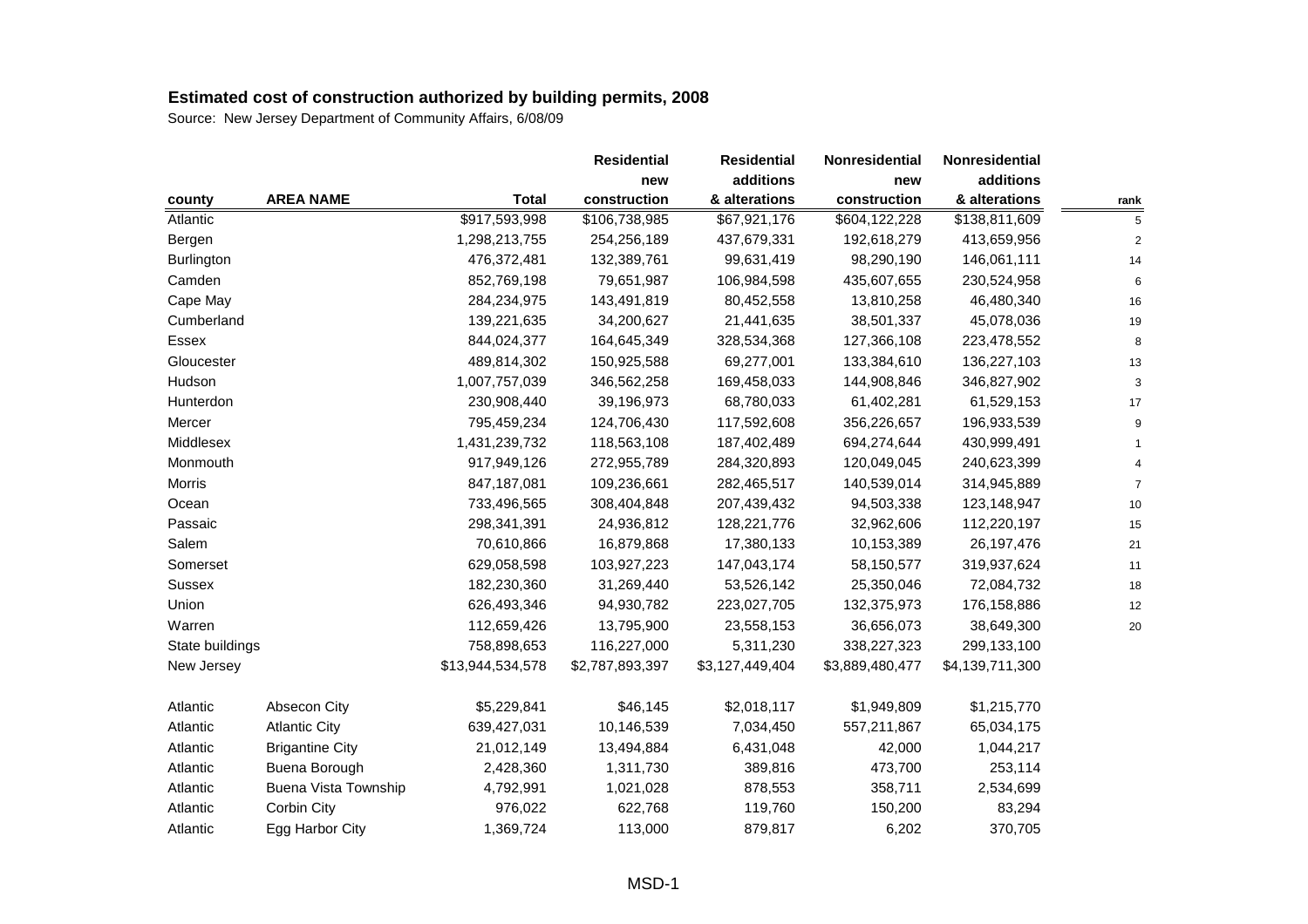|          |                          |              | <b>Residential</b> | <b>Residential</b> | <b>Nonresidential</b> | Nonresidential |      |
|----------|--------------------------|--------------|--------------------|--------------------|-----------------------|----------------|------|
|          |                          |              | new                | additions          | new                   | additions      |      |
| county   | <b>AREA NAME</b>         | <b>Total</b> | construction       | & alterations      | construction          | & alterations  | rank |
| Atlantic | Egg Harbor Township      | 91,293,556   | 19,676,126         | 5,917,588          | 26,482,399            | 39,217,443     |      |
| Atlantic | <b>Estell Manor City</b> | 646,500      | 317,702            | 201,339            | 76,041                | 51,418         |      |
| Atlantic | Folsom Borough           | 1,555,543    | 699,251            | 468,357            | 20,800                | 367,135        |      |
| Atlantic | Galloway Township        | 29,890,541   | 13,772,724         | 5,574,236          | 5,621,976             | 4,921,605      |      |
| Atlantic | Hamilton Township        | 20,521,392   | 8,471,620          | 4,638,281          | 1,106,537             | 6,304,954      |      |
| Atlantic | Hammonton Township       | 10,070,868   | 3,293,508          | 2,495,287          | 923,589               | 3,358,484      |      |
| Atlantic | Linwood City             | 7,140,703    | 1,932,960          | 3,867,391          | 500                   | 1,339,852      |      |
| Atlantic | <b>Longport City</b>     | 9,362,946    | 6,732,655          | 2,622,866          | 0                     | 7,425          |      |
| Atlantic | Margate City             | 29,427,556   | 17,892,042         | 9,471,167          | 42,200                | 2,022,147      |      |
| Atlantic | <b>Mullica City</b>      | 2,065,079    | 454,548            | 1,032,094          | 204,573               | 373,864        |      |
| Atlantic | Northfield City          | 5,027,680    | 393,825            | 1,720,929          | 240,000               | 2,672,926      |      |
| Atlantic | Pleasantville City       | 12,782,713   | 1,256,800          | 1,545,981          | 6,502,871             | 3,477,061      |      |
| Atlantic | Port Republic City       | 1,288,790    | 435,000            | 694,290            | 31,000                | 128,500        |      |
| Atlantic | Somers Point City        | 9,930,831    | 1,889,130          | 2,874,221          | 2,236,393             | 2,931,087      |      |
| Atlantic | Ventnor City             | 10,583,376   | 2,526,775          | 6,643,315          | 406,760               | 1,006,526      |      |
| Atlantic | Weymouth Township        | 769,806      | 238,225            | 402,273            | 34,100                | 95,208         |      |
| Bergen   | Allendale Borough        | 9,027,139    | 2,508,500          | 4,330,301          | 0                     | 2,188,338      |      |
| Bergen   | Alpine Borough           | 11,226,063   | 6,205,650          | 2,911,890          | 495,150               | 1,613,373      |      |
| Bergen   | Bergenfield Borough      | 11,380,437   | 1,831,250          | 6,797,863          | 1,614,675             | 1,136,649      |      |
| Bergen   | Bogota Borough           | 2,869,700    | 61,700             | 1,575,259          | 0                     | 1,232,741      |      |
| Bergen   | Carlstadt Borough        | 22,019,277   | 659,600            | 1,233,648          | 997,890               | 19,128,139     |      |
| Bergen   | Cliffside Park Borough   | 27,639,364   | 18,825,300         | 6,335,045          | 0                     | 2,479,019      |      |
| Bergen   | Closter Borough          | 10,223,092   | 5,126,995          | 3,171,802          | 0                     | 1,924,295      |      |
| Bergen   | Cresskill Borough        | 12,979,272   | 6,519,881          | 4,921,824          | 29,800                | 1,507,767      |      |
| Bergen   | Demarest Borough         | 6,559,315    | 3,344,125          | 2,608,594          | 201,900               | 404,696        |      |
| Bergen   | Dumont Borough           | 5,960,103    | 683,050            | 4,232,970          | 795,144               | 248,939        |      |
| Bergen   | Elmwood Park Borough     | 11,328,139   | 2,330,251          | 6,009,653          | 642,000               | 2,346,235      |      |
| Bergen   | East Rutherford Borough  | 16,561,753   | 3,719,600          | 2,544,514          | 2,223,551             | 8,074,088      |      |
| Bergen   | Edgewater Borough        | 30,860,202   | 18,471,500         | 6,013,816          | 4,197,500             | 2,177,386      |      |
| Bergen   | Emerson Borough          | 8,680,932    | 446,350            | 4,209,627          | 1,955,102             | 2,069,853      |      |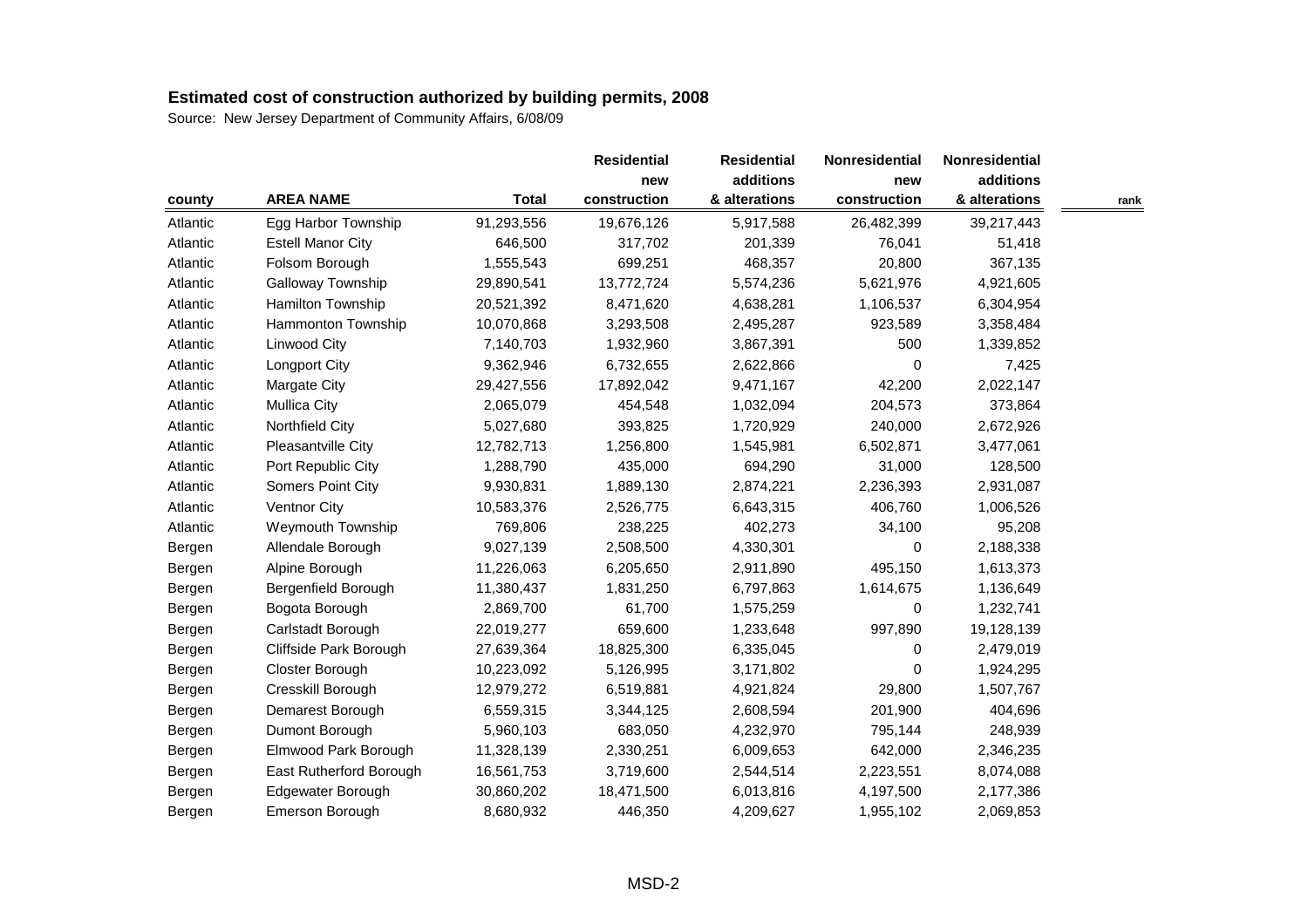|        |                          |              | <b>Residential</b> | <b>Residential</b> | <b>Nonresidential</b> | Nonresidential |      |
|--------|--------------------------|--------------|--------------------|--------------------|-----------------------|----------------|------|
|        |                          |              | new                | additions          | new                   | additions      |      |
| county | <b>AREA NAME</b>         | <b>Total</b> | construction       | & alterations      | construction          | & alterations  | rank |
| Bergen | <b>Englewood City</b>    | 41,104,844   | 2,369,400          | 11,874,844         | 1,306,448             | 25,554,152     |      |
| Bergen | Englewood Cliffs Borough | 45,306,081   | 19,619,950         | 10,228,260         | 63,800                | 15,394,071     |      |
| Bergen | Fair Lawn Borough        | 26,869,393   | 862,413            | 15,184,185         | 2,430,803             | 8,391,992      |      |
| Bergen | Fairview Borough         | 5,482,102    | 1,952,500          | 1,347,237          | 711,001               | 1,471,364      |      |
| Bergen | Fort Lee Borough         | 32,619,458   | 8,637,800          | 16,182,134         | 1,373,100             | 6,426,424      |      |
| Bergen | Franklin Lakes Borough   | 37,448,342   | 11,514,813         | 11,987,827         | 7,668,476             | 6,277,226      |      |
| Bergen | <b>Garfield City</b>     | 9,502,737    | 857,957            | 4,410,545          | 2,147,785             | 2,086,450      |      |
| Bergen | Glen Rock Borough        | 24,925,508   | 3,368,200          | 13,472,993         | 1,000                 | 8,083,315      |      |
| Bergen | <b>Hackensack City</b>   | 93,879,778   | 5,530,040          | 7,684,845          | 56,918,201            | 23,746,692     |      |
| Bergen | Harrington Park Borough  | 5,121,818    | 789,523            | 3,162,645          | 919,000               | 250,650        |      |
| Bergen | Hasbrouck Heights Boroug | 15,373,155   | 3,402,140          | 3,810,938          | 43,700                | 8,116,377      |      |
| Bergen | Haworth Borough          | 11,294,642   | 1,080,695          | 2,923,745          | 6,293,000             | 997,202        |      |
| Bergen | Hillsdale Borough        | 9,874,576    | 1,129,075          | 6,684,463          | 203,200               | 1,857,838      |      |
| Bergen | Ho-Ho-Kus Borough        | 7,453,396    | 39,201             | 5,923,117          | 405,850               | 1,085,228      |      |
| Bergen | Leonia Borough           | 10,877,804   | 5,506,700          | 4,552,180          | 58,200                | 760,724        |      |
| Bergen | Little Ferry Borough     | 6,537,075    | 441,000            | 1,826,084          | 1,815,761             | 2,454,230      |      |
| Bergen | Lodi Borough             | 5,824,493    | 319,200            | 2,720,014          | 17,200                | 2,768,079      |      |
| Bergen | Lyndhurst Township       | 18,018,122   | 1,691,601          | 5,399,061          | 58,507                | 10,868,953     |      |
| Bergen | Mahwah Township          | 77,683,404   | 4,433,218          | 16,713,928         | 35,735,464            | 20,800,794     |      |
| Bergen | Maywood Borough          | 6,225,273    | 1,060,900          | 3,353,675          | 465,555               | 1,345,143      |      |
| Bergen | Midland Park Borough     | 5,464,650    | 318,900            | 3,249,982          | 0                     | 1,895,768      |      |
| Bergen | Montvale Borough         | 22,752,784   | 5,333,399          | 4,364,136          | 2,275,000             | 10,780,249     |      |
| Bergen | Moonachie Borough        | 4,234,224    | 500                | 595,011            | 0                     | 3,638,713      |      |
| Bergen | New Milford Borough      | 7,812,829    | 2,244,120          | 4,903,563          | 17,000                | 648,146        |      |
| Bergen | North Arlington Borough  | 5,495,696    | 848,400            | 3,271,810          | 0                     | 1,375,486      |      |
| Bergen | Northvale Borough        | 4,813,648    | 644,650            | 1,245,135          | 925,108               | 1,998,755      |      |
| Bergen | Norwood Borough          | 5,084,268    | 518,000            | 2,689,742          | 30,000                | 1,846,526      |      |
| Bergen | Oakland Borough          | 19,395,845   | 560,201            | 6,865,200          | 7,155,702             | 4,814,742      |      |
| Bergen | Old Tappan Borough       | 16,789,434   | 5,632,675          | 5,672,421          | 3,363,050             | 2,121,288      |      |
| Bergen | Oradell Borough          | 8,847,223    | 953,601            | 5,802,908          | 37,800                | 2,052,914      |      |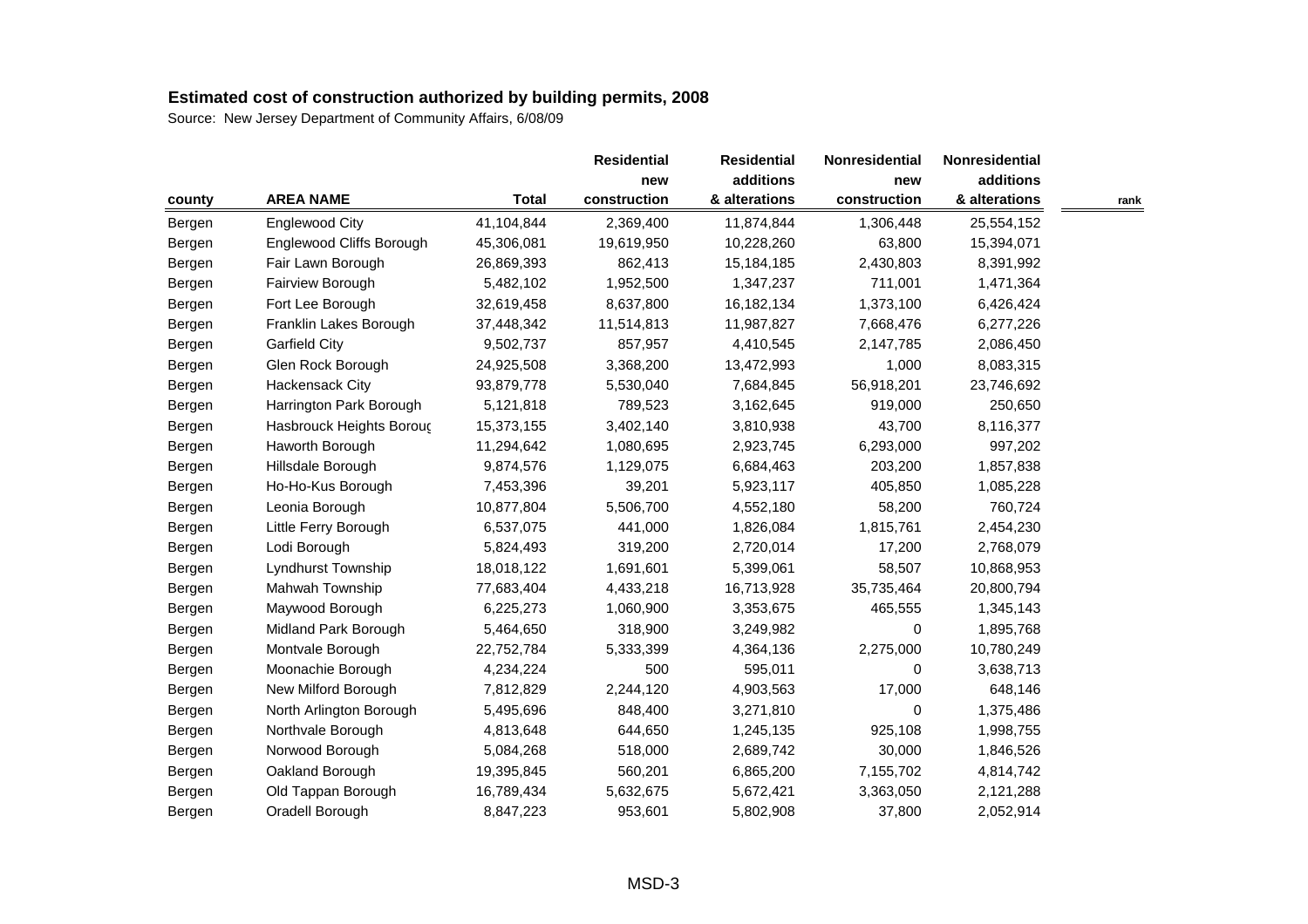|            |                            |              | <b>Residential</b> | <b>Residential</b> | Nonresidential | Nonresidential |      |
|------------|----------------------------|--------------|--------------------|--------------------|----------------|----------------|------|
|            |                            |              | new                | additions          | new            | additions      |      |
| county     | <b>AREA NAME</b>           | <b>Total</b> | construction       | & alterations      | construction   | & alterations  | rank |
| Bergen     | Palisades Park Borough     | 12,781,544   | 6,680,100          | 2,270,898          | 10,000         | 3,820,546      |      |
| Bergen     | Paramus Borough            | 105,448,074  | 8,877,553          | 16,055,707         | 3,218,785      | 77,296,029     |      |
| Bergen     | Park Ridge Borough         | 8,534,767    | 1,142,500          | 5,341,171          | 0              | 2,051,096      |      |
| Bergen     | Ramsey Borough             | 29,096,579   | 5,035,570          | 10,680,871         | 9,124,400      | 4,255,738      |      |
| Bergen     | Ridgefield Borough         | 24,437,503   | 1,619,470          | 3,139,072          | 12,326,001     | 7,352,960      |      |
| Bergen     | Ridgefield Park Village    | 8,094,071    | 8,650              | 3,635,924          | 0              | 4,449,497      |      |
| Bergen     | Ridgewood Village          | 37,271,293   | 3,368,950          | 27,892,362         | 622,960        | 5,387,021      |      |
| Bergen     | River Edge Borough         | 8,428,899    | 276,500            | 6,665,643          | 15,000         | 1,471,756      |      |
| Bergen     | River Vale Township        | 15,102,982   | 3,450,070          | 8,048,213          | 3,369,200      | 235,499        |      |
| Bergen     | Rochelle Park Township     | 7,387,007    | 438,200            | 1,931,255          | 2,599,000      | 2,418,552      |      |
| Bergen     | Rockleigh Borough          | 1,365,960    | 0                  | 50,100             | 335,600        | 980,260        |      |
| Bergen     | Rutherford Borough         | 17,111,023   | 1,275,515          | 9,588,917          | 371,100        | 5,875,491      |      |
| Bergen     | Saddle Brook Township      | 14,276,901   | 954,400            | 4,930,060          | 288,550        | 8,103,891      |      |
| Bergen     | Saddle River Borough       | 18,540,352   | 7,667,301          | 8,429,814          | 62,000         | 2,381,237      |      |
| Bergen     | South Hackensack Twp       | 9,542,777    | 3,012,000          | 537,875            | 750,000        | 5,242,902      |      |
| Bergen     | <b>Teaneck Township</b>    | 48,364,527   | 10,343,718         | 18,691,918         | 1,761,790      | 17,567,101     |      |
| Bergen     | <b>Tenafly Borough</b>     | 36,896,391   | 13,463,045         | 10,609,698         | 278,850        | 12,544,798     |      |
| Bergen     | Teterboro Borough          | 4,670,438    | 0                  | $\Omega$           | 0              | 4,670,438      |      |
| Bergen     | Upper Saddle River Borou   | 19,970,981   | 8,807,309          | 10,269,096         | 0              | 894,576        |      |
| Bergen     | Waldwick Borough           | 7,035,796    | 322,350            | 3,647,543          | 300            | 3,065,603      |      |
| Bergen     | <b>Wallington Borough</b>  | 7,572,932    | 116,600            | 1,975,807          | 1,545,500      | 3,935,025      |      |
| Bergen     | Washington Township        | 13,158,416   | 1,114,000          | 5,925,498          | 0              | 6,118,918      |      |
| Bergen     | Westwood Borough           | 10,418,351   | 2,982,175          | 5,112,182          | 290,345        | 2,033,649      |      |
| Bergen     | Woodcliff Lake Borough     | 10,284,072   | 2,176,000          | 6,002,994          | 0              | 2,105,078      |      |
| Bergen     | Wood-Ridge Borough         | 6,323,384    | 2,363,104          | 2,784,858          | 631,600        | 543,822        |      |
| Bergen     | <b>Wyckoff Township</b>    | 36,671,345   | 6,366,585          | 18,462,421         | 9,424,875      | 2,417,464      |      |
| Burlington | <b>Bass River Township</b> | 535,494      | 0                  | 393,359            | 49,000         | 93,135         |      |
| Burlington | <b>Beverly City</b>        | 1,303,736    | 558,438            | 648,771            | 37,800         | 58,727         |      |
| Burlington | <b>Bordentown City</b>     | 2,096,114    | 495,100            | 1,288,399          | 0              | 312,615        |      |
| Burlington | <b>Bordentown Township</b> | 5,841,137    | 445,500            | 3,092,241          | 2,600          | 2,300,796      |      |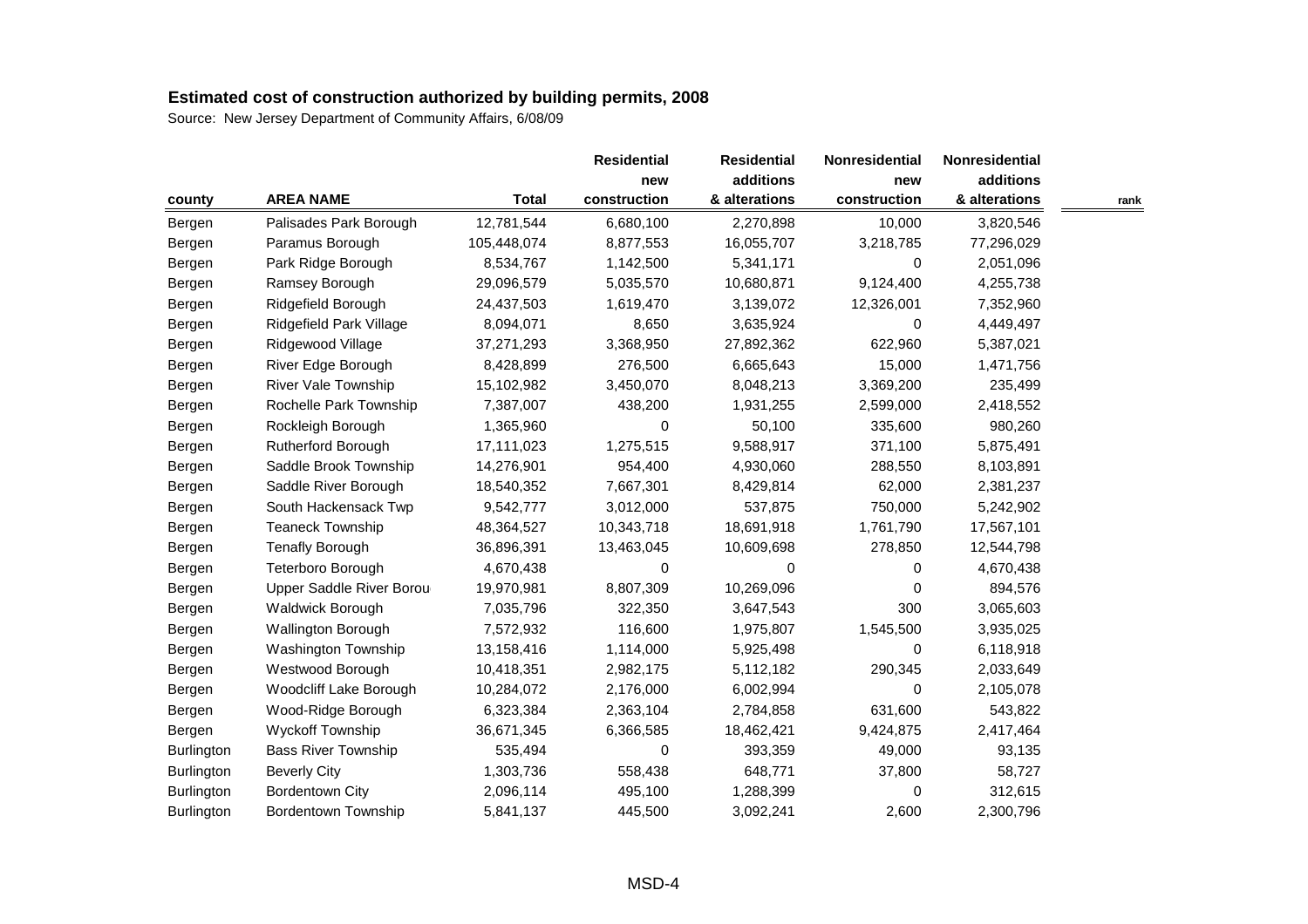|                   |                                |              | <b>Residential</b> | <b>Residential</b> | Nonresidential | Nonresidential |      |
|-------------------|--------------------------------|--------------|--------------------|--------------------|----------------|----------------|------|
|                   |                                |              | new                | additions          | new            | additions      |      |
| county            | <b>AREA NAME</b>               | <b>Total</b> | construction       | & alterations      | construction   | & alterations  | rank |
| Burlington        | <b>Burlington City</b>         | 6,154,083    | 595,180            | 1,817,327          | 1,044,756      | 2,696,820      |      |
| Burlington        | <b>Burlington Township</b>     | 20,635,827   | 2,698,546          | 3,416,945          | 9,543,897      | 4,976,439      |      |
| Burlington        | <b>Chesterfield Township</b>   | 22,532,177   | 19,119,246         | 2,383,411          | 861,420        | 168,100        |      |
| Burlington        | Cinnaminson Township           | 36,523,620   | 7,950,079          | 3,468,649          | 15,314,840     | 9,790,052      |      |
| Burlington        | Delanco Township               | 3,545,363    | 2,561,118          | 466,311            | 0              | 517,934        |      |
| Burlington        | Delran Township                | 7,366,494    | 44,007             | 2,808,175          | 2,876,845      | 1,637,467      |      |
| Burlington        | Eastampton Township            | 2,676,323    | 311,200            | 1,599,131          | 47,280         | 718,712        |      |
| Burlington        | <b>Edgewater Park Township</b> | 6,380,103    | 853,500            | 1,374,945          | 0              | 4,151,658      |      |
| Burlington        | Evesham Township               | 45,050,937   | 13,207,013         | 2,737,494          | 4,464,084      | 24,642,346     |      |
| <b>Burlington</b> | Fieldsboro Borough             | 181,886      | 0                  | 124,336            | $\Omega$       | 57,550         |      |
| Burlington        | Florence Township              | 20,170,980   | 10,572,016         | 3,286,858          | 2,863,178      | 3,448,928      |      |
| Burlington        | Hainesport Township            | 4,869,026    | 1,359,178          | 1,737,201          | 680,800        | 1,091,847      |      |
| Burlington        | Lumberton Township             | 5,336,840    | 79,000             | 1,539,099          | 544,880        | 3,173,861      |      |
| Burlington        | Mansfield Township             | 17,873,910   | 10,252,550         | 2,103,572          | 2,145,570      | 3,372,218      |      |
| Burlington        | Maple Shade Borough            | 6,323,538    | 517,656            | 3,464,946          | 147,001        | 2,193,935      |      |
| Burlington        | <b>Medford Township</b>        | 26,202,794   | 3,429,998          | 9,168,416          | 3,368,064      | 10,236,316     |      |
| Burlington        | Medford Lakes Borough          | 3,247,507    | 0                  | 3,172,847          | 0              | 74,660         |      |
| Burlington        | Moorestown Township            | 43,783,814   | 3,197,922          | 15,795,939         | 2,933,451      | 21,856,502     |      |
| Burlington        | Mount Holly Township           | 5,672,093    | 145,450            | 1,877,071          | 1,981,707      | 1,667,865      |      |
| Burlington        | Mount Laurel Township          | 87,546,290   | 30,844,857         | 4,341,576          | 25,950,991     | 26,408,866     |      |
| Burlington        | New Hanover Township           | 733,958      | 403,450            | 159,262            | 118,245        | 53,001         |      |
| Burlington        | North Hanover Township         | 7,091,913    | 1,825,500          | 1,307,787          | 1,251,748      | 2,706,878      |      |
| <b>Burlington</b> | Palmyra Borough                | 2,436,865    | 21,700             | 1,765,767          | 0              | 649,398        |      |
| Burlington        | Pemberton Borough              | 5,410,640    | 2,969,745          | 2,294,103          | 0              | 146,792        |      |
| Burlington        | Pemberton Township             | 11,041,795   | 2,833,019          | 4,062,089          | 1,110,266      | 3,036,421      |      |
| Burlington        | Riverside Township             | 1,677,438    | 0                  | 1,494,717          | 28,500         | 154,221        |      |
| Burlington        | Riverton Borough               | 1,243,358    | 0                  | 1,079,814          | 1,800          | 161,744        |      |
| Burlington        | Shamong Township               | 3,595,914    | 1,093,300          | 1,468,745          | 245,111        | 788,758        |      |
| Burlington        | Southampton Township           | 7,038,196    | 1,353,174          | 1,977,893          | 1,461,230      | 2,245,899      |      |
| Burlington        | Springfield Township           | 3,625,850    | 89,900             | 1,069,040          | 2,080,625      | 386,285        |      |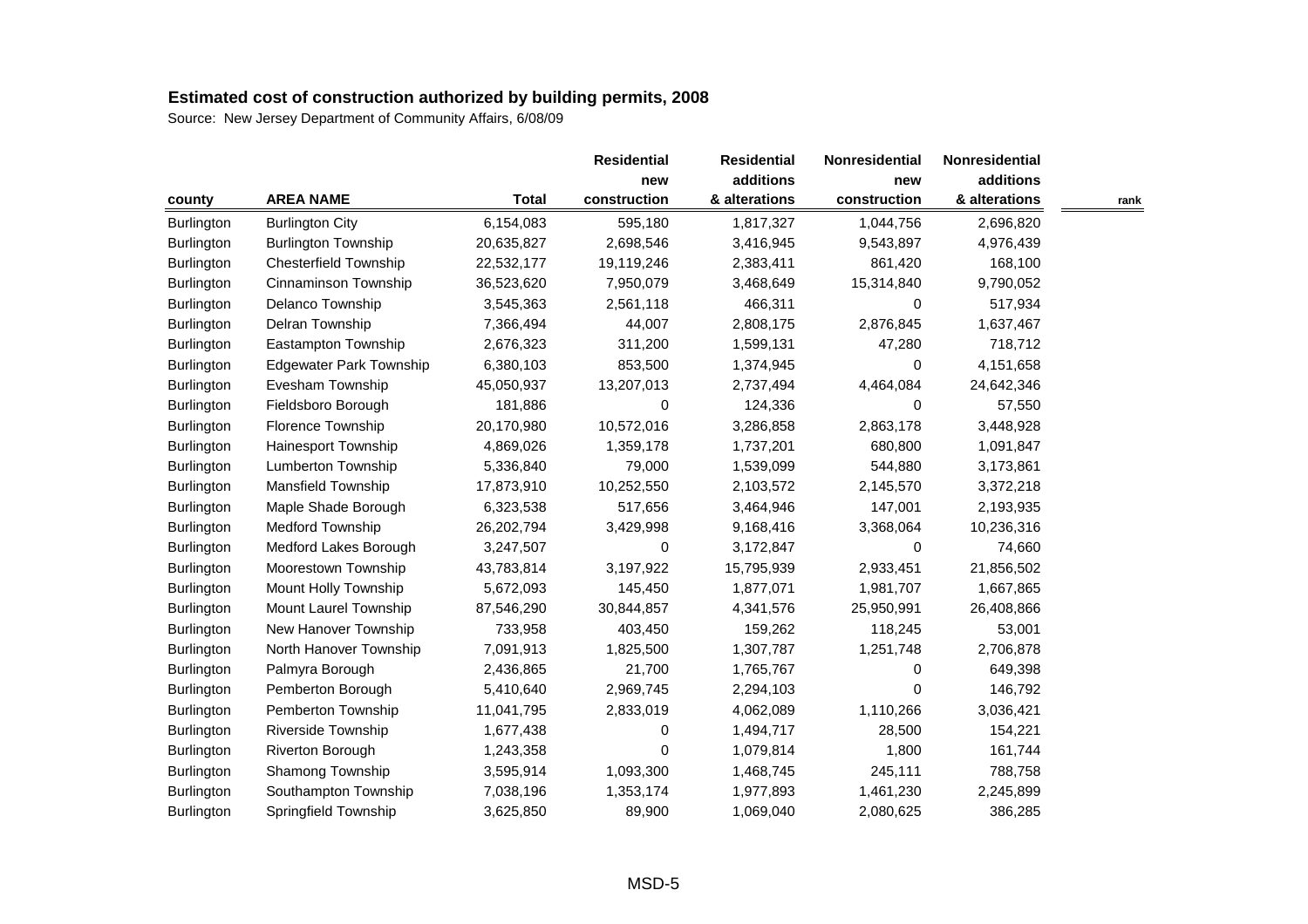|            |                            |               | <b>Residential</b> | <b>Residential</b> | Nonresidential | Nonresidential |      |
|------------|----------------------------|---------------|--------------------|--------------------|----------------|----------------|------|
|            |                            |               | new                | additions          | new            | additions      |      |
| county     | <b>AREA NAME</b>           | <b>Total</b>  | construction       | & alterations      | construction   | & alterations  | rank |
| Burlington | Tabernacle Township        | 8,203,720     | 3,605,070          | 2,309,550          | 1,351,753      | 937,347        |      |
| Burlington | Washington Township        | 957,922       | 420,445            | 324,058            | 68,401         | 145,018        |      |
| Burlington | <b>Westampton Township</b> | 26,615,547    | 7,573,754          | 1,754,530          | 12,282,108     | 5,005,155      |      |
| Burlington | Willingboro Township       | 12,390,045    | 642,900            | 6,064,316          | 2,184,067      | 3,498,762      |      |
| Burlington | <b>Woodland Township</b>   | 705,283       | 170,000            | 321,645            | 79,772         | 133,866        |      |
| Burlington | Wrightstown Borough        | 1,753,951     | 150,250            | 71,084             | 1,168,400      | 364,217        |      |
| Camden     | Audubon Borough            | 12,042,573    | 2,866,300          | 2,113,368          | 6,148,330      | 914,575        |      |
| Camden     | Audubon Park Borough       | 64,535        | 0                  | 61,535             | 0              | 3,000          |      |
| Camden     | Barrington Borough         | 4,664,253     | 1,999,299          | 2,477,806          | 0              | 187,148        |      |
| Camden     | Bellmawr Borough           | 5,300,954     | 660,100            | 1,932,941          | 310,800        | 2,397,113      |      |
| Camden     | Berlin Borough             | 7,187,433     | 1,174,535          | 1,092,521          | 1,270,026      | 3,650,351      |      |
| Camden     | <b>Berlin Township</b>     | 19,269,403    | 4,289,445          | 1,120,936          | 12,728,545     | 1,130,477      |      |
| Camden     | Brooklawn Borough          | 397,953       | 0                  | 285,779            | 0              | 112,174        |      |
| Camden     | Camden City                | 99,597,365    | 15,994,569         | 14,288,114         | 42,062,700     | 27,251,982     |      |
| Camden     | Cherry Hill Township       | 180, 151, 224 | 3,656,700          | 20,357,528         | 25,656,245     | 130,480,751    |      |
| Camden     | <b>Chesilhurst Borough</b> | 721,928       | 292,929            | 282,844            | 75,550         | 70,605         |      |
| Camden     | Clementon Borough          | 1,694,105     | 181,250            | 539,038            | 310,350        | 663,467        |      |
| Camden     | Collingswood Borough       | 5,239,901     | 0                  | 4,380,343          | 0              | 859,558        |      |
| Camden     | Gibbsboro Borough          | 2,422,916     | 200                | 666,424            | 272,250        | 1,484,042      |      |
| Camden     | <b>Gloucester City</b>     | 3,711,343     | 120,100            | 1,383,858          | 350,000        | 1,857,385      |      |
| Camden     | <b>Gloucester Township</b> | 24,989,362    | 832,510            | 8,648,810          | 2,154,611      | 13,353,431     |      |
| Camden     | <b>Haddon Township</b>     | 5,316,999     | 164,900            | 3,952,725          | 0              | 1,199,374      |      |
| Camden     | Haddonfield Borough        | 13,507,948    | 1,707,650          | 9,225,146          | 412,000        | 2,163,152      |      |
| Camden     | Haddon Heights Borough     | 6,084,707     | 533,900            | 5,472,957          | 0              | 77,850         |      |
| Camden     | Hi-nella Borough           | 142,705       | 0                  | 77,705             | 0              | 65,000         |      |
| Camden     | Laurel Springs Borough     | 2,326,991     | 91,000             | 326,891            | 0              | 1,909,100      |      |
| Camden     | Lawnside Borough           | 1,998,773     | 283,324            | 650,827            | 745,500        | 319,122        |      |
| Camden     | Lindenwold Borough         | 2,927,535     | 125,600            | 1,860,372          | 403,218        | 538,345        |      |
| Camden     | Magnolia Borough           | 2,334,827     | 174,500            | 682,184            | 643,518        | 834,625        |      |
| Camden     | Merchantville Borough      | 1,886,158     | 0                  | 835,578            | 705,410        | 345,170        |      |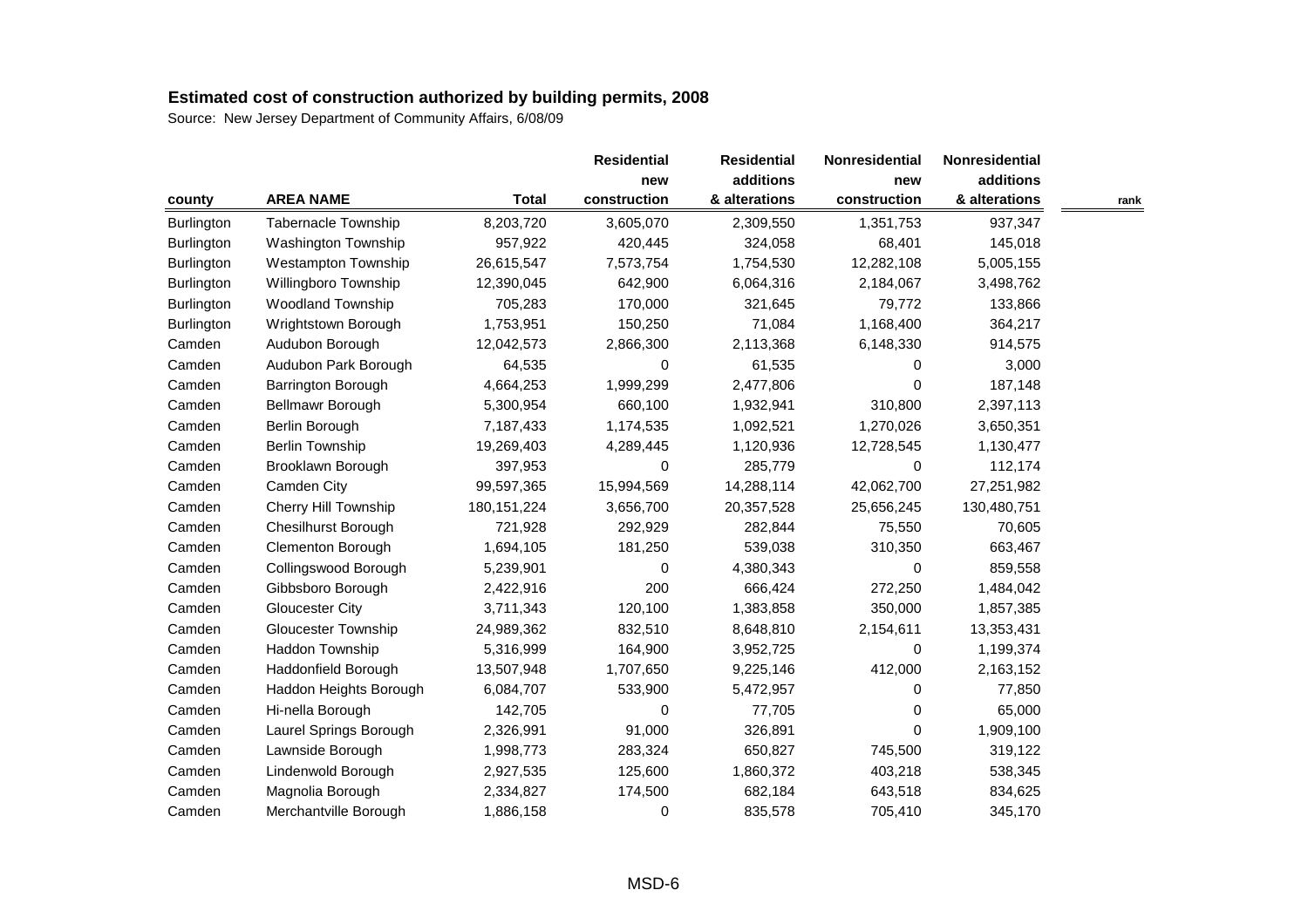|            |                        |              | <b>Residential</b> | <b>Residential</b> | Nonresidential | Nonresidential |      |
|------------|------------------------|--------------|--------------------|--------------------|----------------|----------------|------|
|            |                        |              | new                | additions          | new            | additions      |      |
| county     | <b>AREA NAME</b>       | <b>Total</b> | construction       | & alterations      | construction   | & alterations  | rank |
| Camden     | Mount Ephraim Borough  | 3,630,444    | 2,565,600          | 883,328            | 18,200         | 163,316        |      |
| Camden     | Oaklyn Borough         | 1,720,068    | 0                  | 836,494            | 0              | 883,574        |      |
| Camden     | Pennsauken Township    | 30,417,724   | 383,050            | 5,983,879          | 8,733,592      | 15,317,203     |      |
| Camden     | Pine Hill Borough      | 2,448,304    | 57,250             | 1,534,206          | 105,000        | 751,848        |      |
| Camden     | Pine Valley Borough    | 59,950       | 0                  | 48,800             | 0              | 11,150         |      |
| Camden     | Runnemede Borough      | 4,537,613    | 90,850             | 1,294,894          | 634,600        | 2,517,269      |      |
| Camden     | Somerdale Borough      | 2,031,726    | 611,831            | 929,948            | 17,500         | 472,447        |      |
| Camden     | Stratford Borough      | 2,816,302    | 4,000              | 1,280,175          | 848,525        | 683,602        |      |
| Camden     | Tavistock Borough      | 0            | 0                  | 0                  | 0              | 0              |      |
| Camden     | Voorhees Township      | 362,289,647  | 25,845,548         | 4,825,080          | 319,717,156    | 11,901,863     |      |
| Camden     | Waterford Township     | 6,364,146    | 1,793,150          | 1,938,629          | 2,120,365      | 512,002        |      |
| Camden     | Winslow Township       | 32,322,707   | 13,151,897         | 4,567,034          | 9,163,664      | 5,440,112      |      |
| Camden     | Woodlynne Borough      | 148,676      | 0                  | 145,901            | 0              | 2,775          |      |
| Cape May   | Avalon Borough         | 55,040,737   | 43,970,158         | 7,131,677          | 560,946        | 3,377,956      |      |
| Cape May   | Cape May City          | 18,493,298   | 3,971,744          | 9,615,195          | 1,835,813      | 3,070,546      |      |
| Cape May   | Cape May Point Borough | 1,926,638    | 727,601            | 821,536            | 0              | 377,501        |      |
| Cape May   | Dennis Township        | 4,781,711    | 796,100            | 1,972,607          | 631,687        | 1,381,317      |      |
| Cape May   | Lower Township         | 26,697,881   | 6,378,227          | 15,573,184         | 406,264        | 4,340,206      |      |
| Cape May   | Middle Township        | 23,953,715   | 11,802,055         | 1,507,818          | 1,573,018      | 9,070,824      |      |
| Cape May   | North Wildwood City    | 8,532,364    | 2,873,895          | 4,522,429          | 61,616         | 1,074,424      |      |
| Cape May   | Ocean City             | 62,123,745   | 31,531,920         | 15,730,464         | 1,385,108      | 13,476,253     |      |
| Cape May   | Sea Isle City          | 17,365,249   | 11,645,771         | 4,548,576          | 348,200        | 822,702        |      |
| Cape May   | Stone Harbor Borough   | 21,040,533   | 12,486,084         | 7,707,672          | 0              | 846,777        |      |
| Cape May   | <b>Upper Township</b>  | 15,330,384   | 2,184,985          | 4,737,826          | 5,923,444      | 2,484,129      |      |
| Cape May   | West Cape May Borough  | 2,184,984    | 241,901            | 1,521,455          | 250,601        | 171,027        |      |
| Cape May   | West Wildwood Borough  | 1,823,141    | 1,595,425          | 191,068            | 0              | 36,648         |      |
| Cape May   | <b>Wildwood City</b>   | 11,276,425   | 3,306,954          | 2,214,405          | 728,050        | 5,027,016      |      |
| Cape May   | Wildwood Crest Borough | 12,730,291   | 9,741,347          | 2,265,001          | 0              | 723,943        |      |
| Cape May   | Woodbine Borough       | 933,879      | 237,652            | 391,645            | 105,511        | 199,071        |      |
| Cumberland | <b>Bridgeton City</b>  | 13,841,182   | 1,021,047          | 4,397,662          | 2,629,849      | 5,792,624      |      |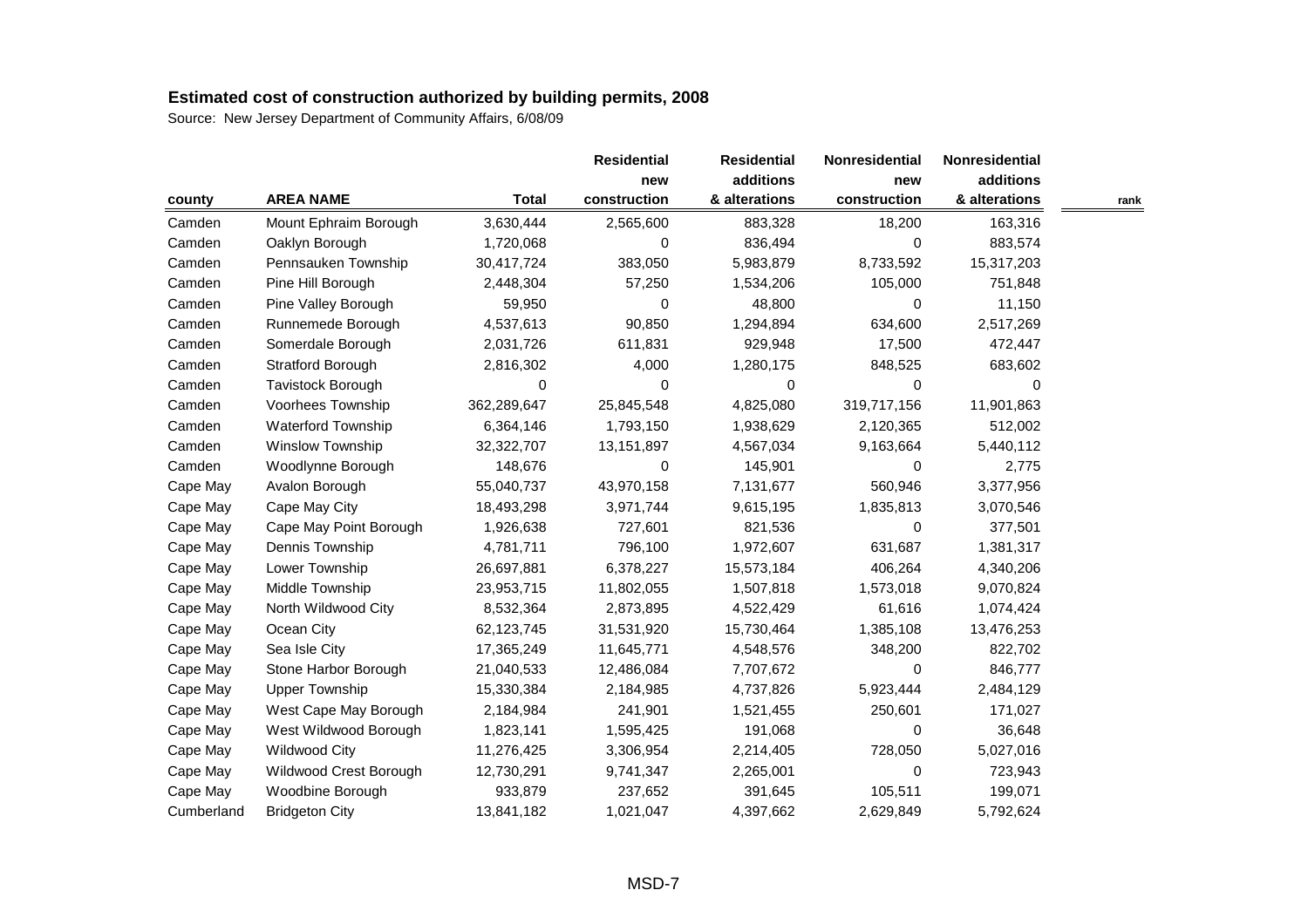|              |                                 |              | <b>Residential</b> | <b>Residential</b> | Nonresidential | Nonresidential |      |
|--------------|---------------------------------|--------------|--------------------|--------------------|----------------|----------------|------|
|              |                                 |              | new                | additions          | new            | additions      |      |
| county       | <b>AREA NAME</b>                | <b>Total</b> | construction       | & alterations      | construction   | & alterations  | rank |
| Cumberland   | <b>Commercial Township</b>      | 2,076,942    | 0                  | 1,166,908          | 125,554        | 784,480        |      |
| Cumberland   | Deerfield Township              | 4,172,601    | 473,802            | 527,325            | 2,184,705      | 986,769        |      |
| Cumberland   | Downe Township                  | 864,923      | 185,777            | 589,231            | 53,980         | 35,935         |      |
| Cumberland   | Fairfield Township              | 6,854,845    | 1,009,858          | 442,529            | 12,600         | 5,389,858      |      |
| Cumberland   | <b>Greenwich Township</b>       | 828,548      | 334,428            | 433,594            | 39,526         | 21,000         |      |
| Cumberland   | <b>Hopewell Township</b>        | 4,248,017    | 1,488,064          | 929,667            | 613,225        | 1,217,061      |      |
| Cumberland   | Lawrence Township               | 1,007,100    | 315,000            | 692,100            | 0              | 0              |      |
| Cumberland   | <b>Maurice River Township</b>   | 1,708,860    | 814,011            | 605,782            | 109,711        | 179,356        |      |
| Cumberland   | <b>Millville City</b>           | 21,674,750   | 7,261,598          | 2,708,682          | 4,830,302      | 6,874,168      |      |
| Cumberland   | Shiloh Borough                  | 216,522      | 0                  | 170,222            | 10,000         | 36,300         |      |
| Cumberland   | Stow Creek Township             | 668,060      | 455,000            | 70,560             | 79,800         | 62,700         |      |
| Cumberland   | <b>Upper Deerfield Township</b> | 4,618,748    | 1,341,325          | 1,161,710          | 389,240        | 1,726,473      |      |
| Cumberland   | Vineland City                   | 76,440,537   | 19,500,717         | 7,545,663          | 27,422,845     | 21,971,312     |      |
| Essex        | <b>Belleville Town</b>          | 16,408,973   | 2,554,400          | 9,652,048          | 143,000        | 4,059,525      |      |
| Essex        | <b>Bloomfield Township</b>      | 23,966,338   | 4,040,015          | 16,719,113         | 386,020        | 2,821,190      |      |
| Essex        | Caldwell Township               | 5,818,937    | 321,500            | 3,299,444          | 187,750        | 2,010,243      |      |
| Essex        | Cedar Grove Township            | 11,656,773   | 266,700            | 4,992,391          | 2,050,000      | 4,347,682      |      |
| Essex        | East Orange City                | 43,213,875   | 5,181,766          | 22,015,133         | 10,295,353     | 5,721,623      |      |
| Essex        | <b>Essex Fells Township</b>     | 4,647,151    | 913,950            | 3,426,551          | 0              | 306,650        |      |
| Essex        | <b>Fairfield Township</b>       | 13,547,231   | 805,350            | 3,832,839          | 1,903,000      | 7,006,042      |      |
| Essex        | Glen Ridge Borough              | 11,594,298   | 493,000            | 10,631,155         | 463,500        | 6,643          |      |
| Essex        | Irvington Township              | 15,872,145   | 3,102,200          | 6,506,020          | 1,448,400      | 4,815,525      |      |
| Essex        | Livingston Township             | 94,882,879   | 23,762,426         | 25,583,334         | 35,712,297     | 9,824,822      |      |
| Essex        | Maplewood Township              | 19,180,221   | 1,325,985          | 12,439,207         | 144,105        | 5,270,924      |      |
| Essex        | Millburn Township               | 88,013,509   | 22,708,375         | 63,935,340         | 0              | 1,369,794      |      |
| Essex        | Montclair Township              | 110,461,401  | 24,341,165         | 40,536,792         | 18,830,567     | 26,752,877     |      |
| Essex        | <b>Newark City</b>              | 199,344,327  | 33,580,532         | 27,109,856         | 50,093,392     | 88,560,547     |      |
| Essex        | North Caldwell Borough          | 14,242,078   | 6,659,251          | 6,809,249          | 425,101        | 348,477        |      |
| <b>Essex</b> | Nutley Township                 | 22,793,803   | 1,445,203          | 10,380,239         | 752,203        | 10,216,158     |      |
| Essex        | City of Orange Township         | 7,625,378    | 140,500            | 3,460,813          | 16,300         | 4,007,765      |      |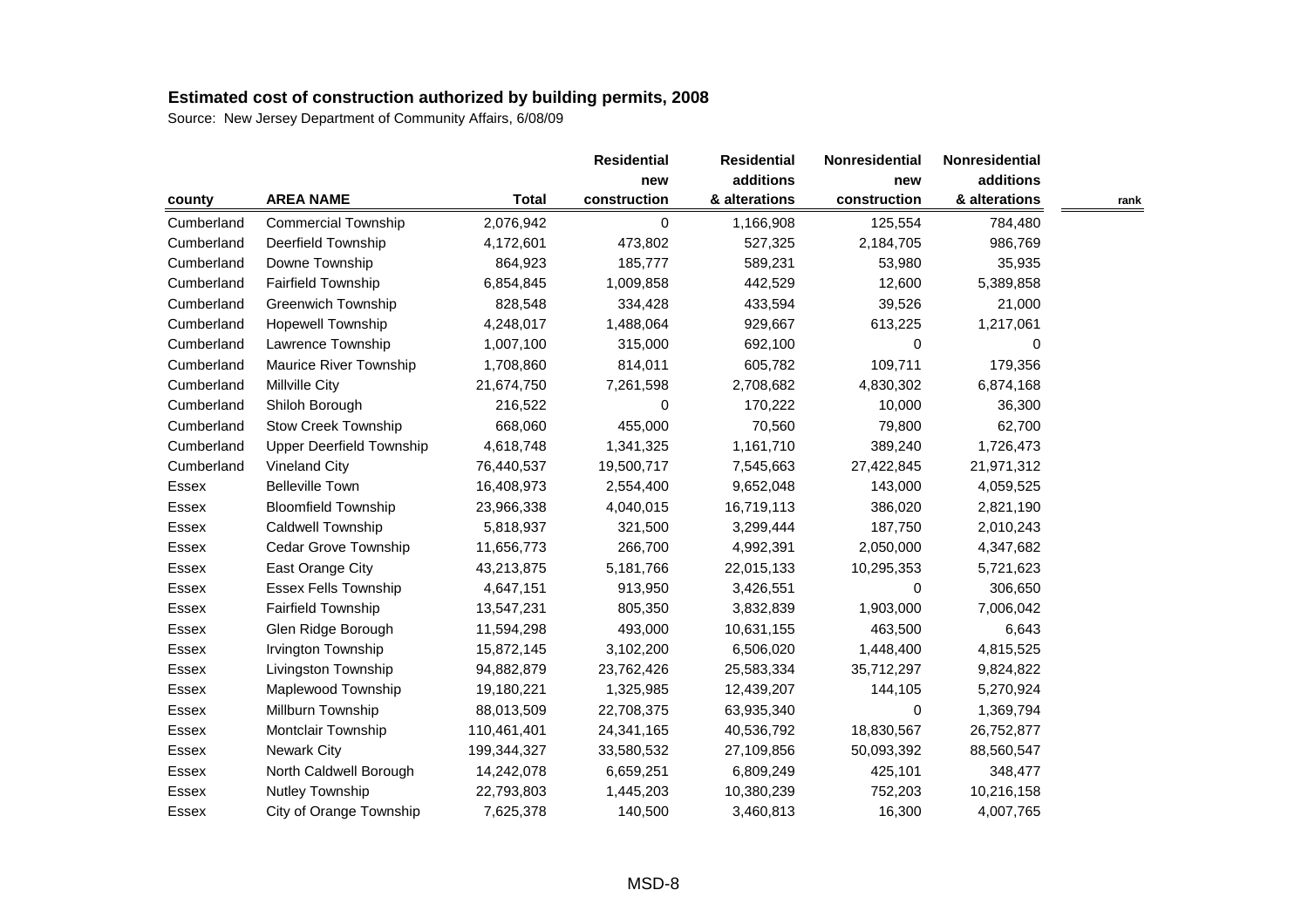|              |                           |              | <b>Residential</b> | <b>Residential</b> | <b>Nonresidential</b> | <b>Nonresidential</b> |      |
|--------------|---------------------------|--------------|--------------------|--------------------|-----------------------|-----------------------|------|
|              |                           |              | new                | additions          | new                   | additions             |      |
| county       | <b>AREA NAME</b>          | <b>Total</b> | construction       | & alterations      | construction          | & alterations         | rank |
| Essex        | Roseland Borough          | 18,361,150   | 550,000            | 3,754,730          | 1,000,000             | 13,056,420            |      |
| Essex        | South Orange Village      | 18,998,766   | 6,128,900          | 6,511,296          | 100,000               | 6,258,570             |      |
| <b>Essex</b> | Verona Township           | 14,979,334   | 4,798,000          | 8,017,344          | 116,800               | 2,047,190             |      |
| Essex        | West Caldwell Township    | 41,187,762   | 2,588,340          | 25,565,319         | 464,300               | 12,569,803            |      |
| Essex        | West Orange Township      | 47,228,048   | 18,937,791         | 13,356,155         | 2,834,020             | 12,100,082            |      |
| Gloucester   | Clayton Borough           | 3,377,967    | 1,185,664          | 1,201,824          | 159,995               | 830,484               |      |
| Gloucester   | Deptford Township         | 35,762,761   | 4,533,902          | 5,383,173          | 18,101,199            | 7,744,487             |      |
| Gloucester   | East Greenwich Township   | 41,573,335   | 35,963,907         | 2,888,293          | 1,303,512             | 1,417,623             |      |
| Gloucester   | <b>Elk Township</b>       | 5,342,568    | 1,552,040          | 41,500             | 817,400               | 2,931,628             |      |
| Gloucester   | Franklin Township         | 11,045,336   | 4,886,819          | 3,046,464          | 1,613,200             | 1,498,853             |      |
| Gloucester   | Glassboro Borough         | 30,940,651   | 26,317,094         | 2,732,405          | 20,380                | 1,870,772             |      |
| Gloucester   | <b>Greenwich Township</b> | 8,650,631    | 230,000            | 602,736            | 1,340,300             | 6,477,595             |      |
| Gloucester   | Harrison Township         | 34,548,903   | 18,655,920         | 2,535,408          | 3,654,998             | 9,702,577             |      |
| Gloucester   | Logan Township            | 44,949,438   | 5,336,485          | 1,301,110          | 12,987,680            | 25,324,163            |      |
| Gloucester   | Mantua Township           | 35,540,751   | 7,985,400          | 7,471,381          | 16,620,002            | 3,463,968             |      |
| Gloucester   | Monroe Township           | 52,537,091   | 10,464,025         | 5,166,316          | 2,374,703             | 34,532,047            |      |
| Gloucester   | National Park Borough     | 920,462      | 262,900            | 479,940            | 10,500                | 167,122               |      |
| Gloucester   | Newfield Borough          | 915,529      | 170,700            | 429,929            | 0                     | 314,900               |      |
| Gloucester   | Paulsboro Borough         | 4,189,050    | 400,700            | 1,418,950          | 0                     | 2,369,400             |      |
| Gloucester   | Pitman Borough            | 3,835,994    | 5,000              | 2,664,042          | 100,000               | 1,066,952             |      |
| Gloucester   | South Harrison Township   | 4,735,359    | 3,453,023          | 939,682            | 112,200               | 230,454               |      |
| Gloucester   | Swedesborough Borough     | 5,669,923    | 4,332,093          | 0                  | 100,350               | 1,237,480             |      |
| Gloucester   | Washington Township       | 77,215,557   | 1,063,930          | 7,746,127          | 54,293,800            | 14,111,700            |      |
| Gloucester   | Wenonah Borough           | 1,239,738    | 138,301            | 578,244            | 185,308               | 337,885               |      |
| Gloucester   | West Deptford Township    | 38,198,455   | 5,492,295          | 19,627,682         | 2,858,115             | 10,220,363            |      |
| Gloucester   | Westville Borough         | 2,498,652    | 0                  | 612,409            | 41,850                | 1,844,393             |      |
| Gloucester   | <b>Woodbury City</b>      | 9,568,475    | 150                | 1,807,495          | 4,797,825             | 2,963,005             |      |
| Gloucester   | Woodbury Heights Boroug   | 7,621,628    | 0                  | 412,068            | 6,771,825             | 437,735               |      |
| Gloucester   | <b>Woolwich Township</b>  | 28,936,048   | 18,495,240         | 189,823            | 5,119,468             | 5,131,517             |      |
| Hudson       | <b>Bayonne City</b>       | 114,689,591  | 84,011,554         | 19,735,849         | 4,307,060             | 6,635,128             |      |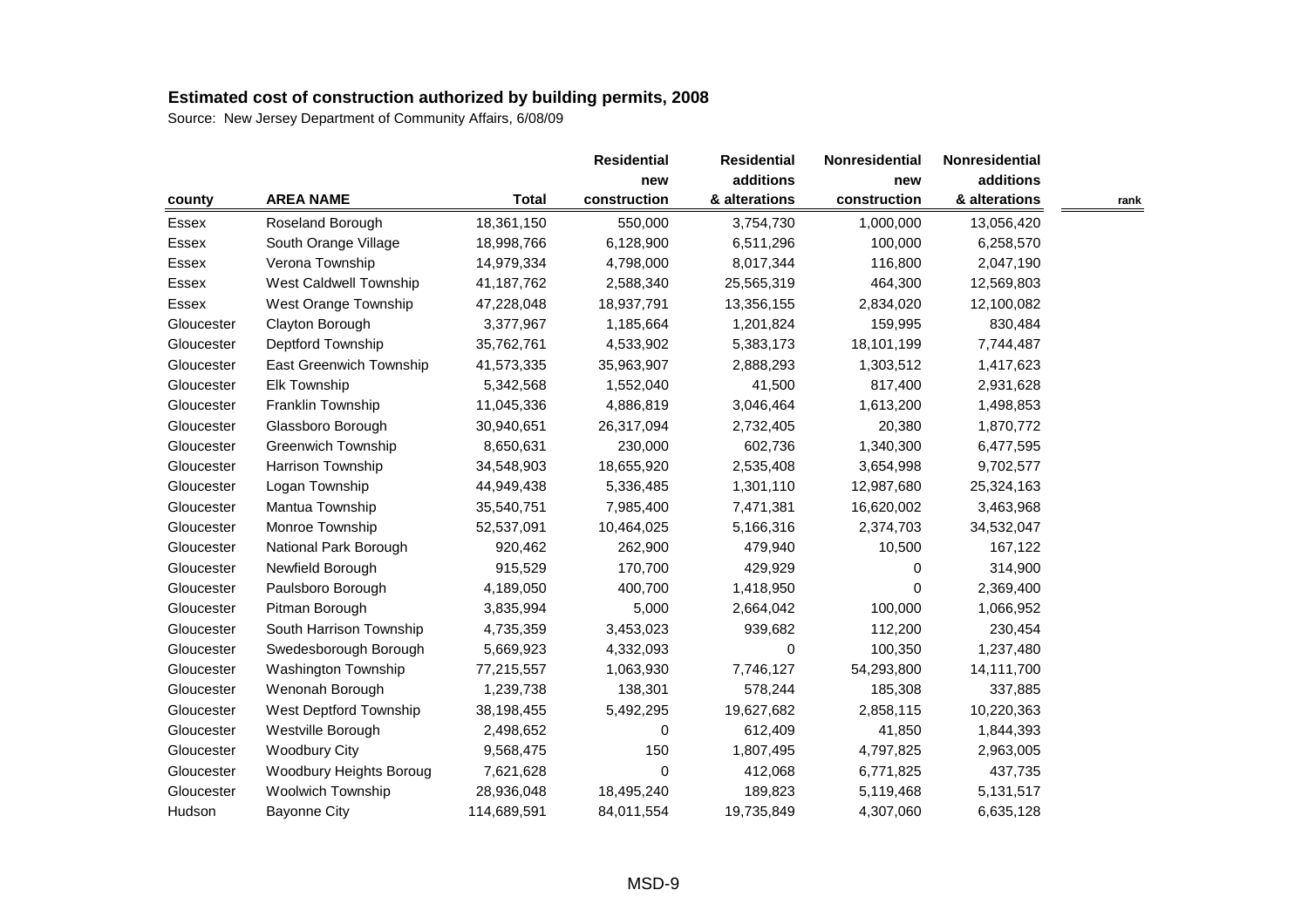|           |                           |              | <b>Residential</b> | <b>Residential</b> | Nonresidential | Nonresidential |      |
|-----------|---------------------------|--------------|--------------------|--------------------|----------------|----------------|------|
|           |                           |              | new                | additions          | new            | additions      |      |
| county    | <b>AREA NAME</b>          | <b>Total</b> | construction       | & alterations      | construction   | & alterations  | rank |
| Hudson    | East Newark Borough       | 363,392      | 0                  | 280,142            | 0              | 83,250         |      |
| Hudson    | Guttenberg Town           | 5,569,042    | 1,938,005          | 1,834,191          | 0              | 1,796,846      |      |
| Hudson    | Harrison Town             | 55,686,936   | 3,146,529          | 1,580,704          | 47,371,250     | 3,588,453      |      |
| Hudson    | Hoboken City              | 106,544,484  | 50,895,350         | 33,574,321         | 4,100,100      | 17,974,713     |      |
| Hudson    | Jersey City               | 368,160,030  | 98,354,134         | 58,909,174         | 51,939,686     | 158,957,036    |      |
| Hudson    | Kearny Town               | 24,511,532   | 610,140            | 5,603,519          | 2,963,401      | 15,334,472     |      |
| Hudson    | North Bergen Township     | 45,626,564   | 197,050            | 10,545,281         | 2,540,846      | 32,343,387     |      |
| Hudson    | Secaucus Town             | 114,387,981  | 25,424,812         | 3,774,633          | 9,715,503      | 75,473,033     |      |
| Hudson    | <b>Union City</b>         | 65,568,016   | 25,132,650         | 18,847,250         | 13,480,500     | 8,107,616      |      |
| Hudson    | Weehawken Township        | 74,969,518   | 46,357,934         | 7,438,856          | 500            | 21,172,228     |      |
| Hudson    | West New York Town        | 31,679,953   | 10,494,100         | 7,334,113          | 8,490,000      | 5,361,740      |      |
| Hunterdon | Alexandria Township       | 5,914,765    | 1,837,553          | 2,645,881          | 777,966        | 653,365        |      |
| Hunterdon | Bethlehem Township        | 2,841,918    | 467,457            | 2,000,949          | 182,469        | 191,043        |      |
| Hunterdon | <b>Bloomsbury Borough</b> | 686,716      | 0                  | 211,141            | 62,650         | 412,925        |      |
| Hunterdon | Califon Borough           | 964,121      | 0                  | 708,890            | 38,100         | 217,131        |      |
| Hunterdon | Clinton Town              | 2,438,763    | 492,100            | 0                  | 0              | 1,946,663      |      |
| Hunterdon | Clinton Township          | 15,815,795   | 1,397,900          | 7,500,692          | 2,886,870      | 4,030,333      |      |
| Hunterdon | Delaware Township         | 8,234,603    | 1,256,400          | 4,211,052          | 1,941,696      | 825,455        |      |
| Hunterdon | East Amwell Township      | 4,789,371    | 563,600            | 3,331,349          | 385,614        | 508,808        |      |
| Hunterdon | Flemington Borough        | 19,678,647   | 1,043,160          | 696,205            | 10,480,600     | 7,458,682      |      |
| Hunterdon | Franklin Township         | 2,952,219    | 0                  | 1,574,963          | 530,329        | 846,927        |      |
| Hunterdon | Frenchtown Borough        | 1,912,162    | 21,000             | 1,542,577          | 77,900         | 270,685        |      |
| Hunterdon | Glen Gardner Borough      | 816,022      | 64,700             | 605,392            | 90,760         | 55,170         |      |
| Hunterdon | Hampton Borough           | 1,022,110    | 598,485            | 366,224            | 2,320          | 55,081         |      |
| Hunterdon | High Bridge Borough       | 1,068,345    | 0                  | 993,397            | 0              | 74,948         |      |
| Hunterdon | <b>Holland Township</b>   | 11,694,936   | 8,944,865          | 1,759,177          | 814,716        | 176,178        |      |
| Hunterdon | Kingwood Township         | 3,737,581    | 943,525            | 1,331,685          | 184,100        | 1,278,271      |      |
| Hunterdon | Lambertville City         | 4,821,982    | 1,565,698          | 2,307,360          | 32,500         | 916,424        |      |
| Hunterdon | Lebanon Borough           | 5,351,790    | 0                  | 437,256            | 3,850,000      | 1,064,534      |      |
| Hunterdon | Lebanon Township          | 9,380,975    | 4,481,000          | 3,631,786          | 358,119        | 910,070        |      |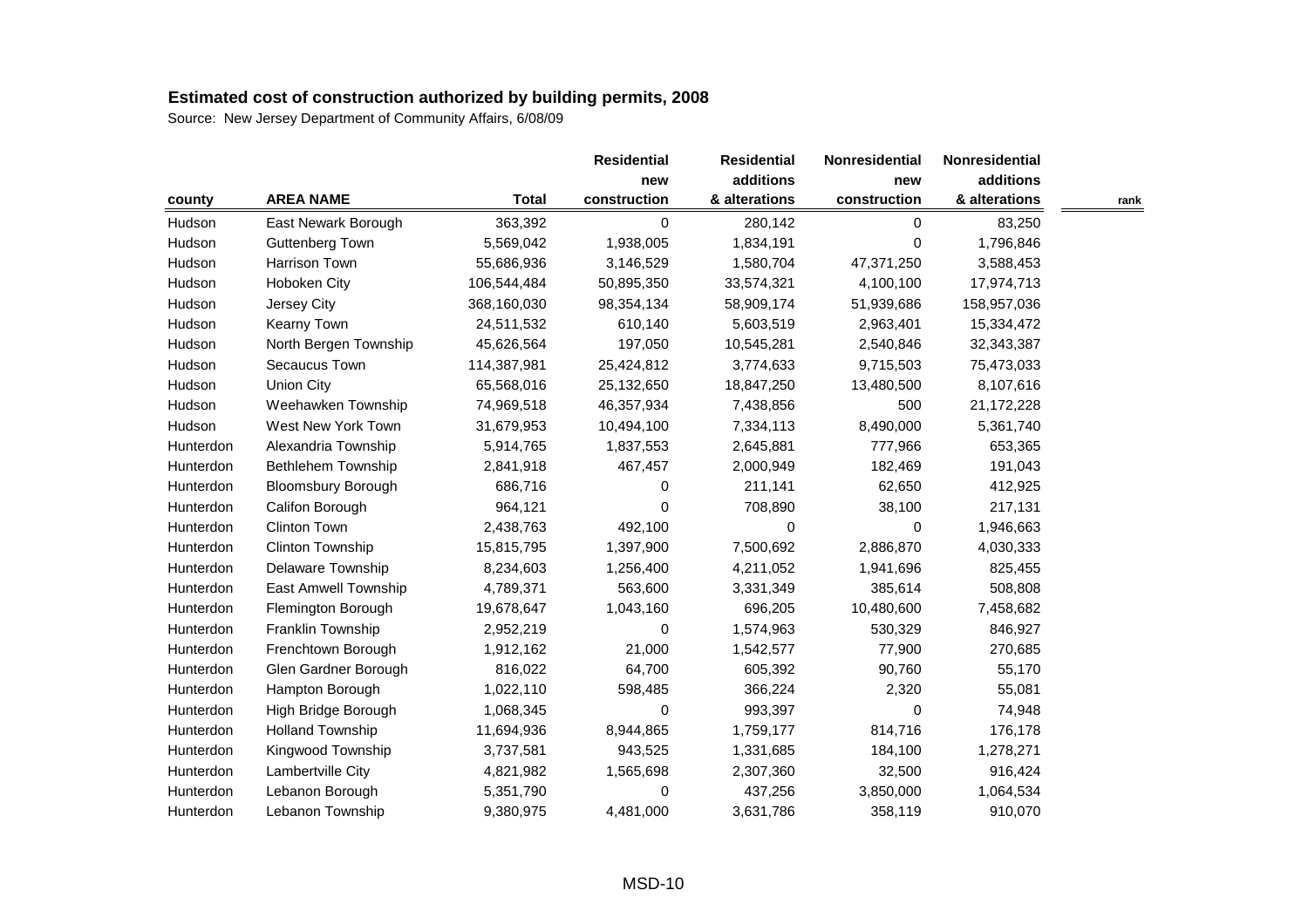|           |                              |              | <b>Residential</b> | <b>Residential</b> | <b>Nonresidential</b> | <b>Nonresidential</b> |      |
|-----------|------------------------------|--------------|--------------------|--------------------|-----------------------|-----------------------|------|
|           |                              |              | new                | additions          | new                   | additions             |      |
| county    | <b>AREA NAME</b>             | <b>Total</b> | construction       | & alterations      | construction          | & alterations         | rank |
| Hunterdon | Milford Borough              | 546,836      | 0                  | 494,476            | 900                   | 51,460                |      |
| Hunterdon | Raritan Township             | 75,668,479   | 4,998,086          | 9,005,146          | 31,082,612            | 30,582,635            |      |
| Hunterdon | Readington Township          | 27,244,604   | 6,883,746          | 10,802,795         | 3,839,024             | 5,719,039             |      |
| Hunterdon | Stockton Borough             | 1,224,963    | 153,000            | 355,263            | 0                     | 716,700               |      |
| Hunterdon | Tewksbury Township           | 12,799,070   | 1,252,747          | 6,990,105          | 2,969,186             | 1,587,032             |      |
| Hunterdon | Union Township               | 7,018,905    | 1,287,500          | 4,034,611          | 813,850               | 882,944               |      |
| Hunterdon | <b>West Amwell Township</b>  | 2,282,762    | 944,451            | 1,241,661          | 0                     | 96,650                |      |
| Mercer    | East Windsor Township        | 25,375,080   | 14,553,164         | 5,239,423          | 583,250               | 4,999,243             |      |
| Mercer    | Ewing Township               | 58,901,704   | 14,347,448         | 10,415,734         | 20,206,200            | 13,932,322            |      |
| Mercer    | Hamilton Township            | 91,872,165   | 13,092,622         | 16,090,044         | 35,945,751            | 26,743,748            |      |
| Mercer    | Hightstown Borough           | 6,213,101    | 2,211,900          | 1,508,038          | 2,216,975             | 276,188               |      |
| Mercer    | Hopewell Borough             | 2,059,912    | 0                  | 1,524,408          | 53,301                | 482,203               |      |
| Mercer    | Hopewell Township            | 34,744,919   | 3,598,535          | 9,346,262          | 11,583,303            | 10,216,819            |      |
| Mercer    | Lawrence Township            | 75,240,726   | 22,398,094         | 11,318,744         | 5,351,369             | 36,172,519            |      |
| Mercer    | Pennington Borough           | 5,568,024    | 205,000            | 1,891,451          | 147,975               | 3,323,598             |      |
| Mercer    | Princeton Borough            | 60,391,603   | 12,136,463         | 13,330,958         | 36,001                | 34,888,181            |      |
| Mercer    | Princeton Township           | 314,479,617  | 18,429,429         | 24,649,822         | 261,463,482           | 9,936,884             |      |
| Mercer    | <b>Trenton City</b>          | 28,571,266   | 7,769,050          | 6,334,425          | 1,449,800             | 13,017,991            |      |
| Mercer    | Robbinsville Township        | 17,473,958   | 6,539,283          | 4,461,377          | 1,709,000             | 4,764,298             |      |
| Mercer    | West Windsor Township        | 74,567,159   | 9,425,442          | 11,481,922         | 15,480,250            | 38,179,545            |      |
| Middlesex | Carteret Borough             | 72,655,624   | 3,796,101          | 3,900,119          | 56,231,996            | 8,727,408             |      |
| Middlesex | Cranbury Township            | 7,995,784    | 0                  | 2,597,211          | 233,000               | 5,165,573             |      |
| Middlesex | Dunellen Borough             | 2,270,222    | 215,000            | 961,803            | 525,000               | 568,419               |      |
| Middlesex | East Brunswick Township      | 55,354,966   | 2,345,000          | 18,185,355         | 15,446,432            | 19,378,179            |      |
| Middlesex | Edison Township              | 84,286,364   | 11,544,145         | 27,045,148         | 13,492,795            | 32,204,276            |      |
| Middlesex | Helmetta Borough             | 484,166      | 0                  | 383,967            | 0                     | 100,199               |      |
| Middlesex | <b>Highland Park Borough</b> | 7,644,140    | 260,000            | 1,125,671          | 1,337,000             | 4,921,469             |      |
| Middlesex | Jamesburg Borough            | 2,217,318    | 320,077            | 1,226,502          | 218,180               | 452,559               |      |
| Middlesex | Old Bridge Township          | 59,688,627   | 4,066,571          | 15,160,790         | 27,073,917            | 13,387,349            |      |
| Middlesex | Metuchen Borough             | 9,138,780    | 684,000            | 7,038,288          | 156,200               | 1,260,292             |      |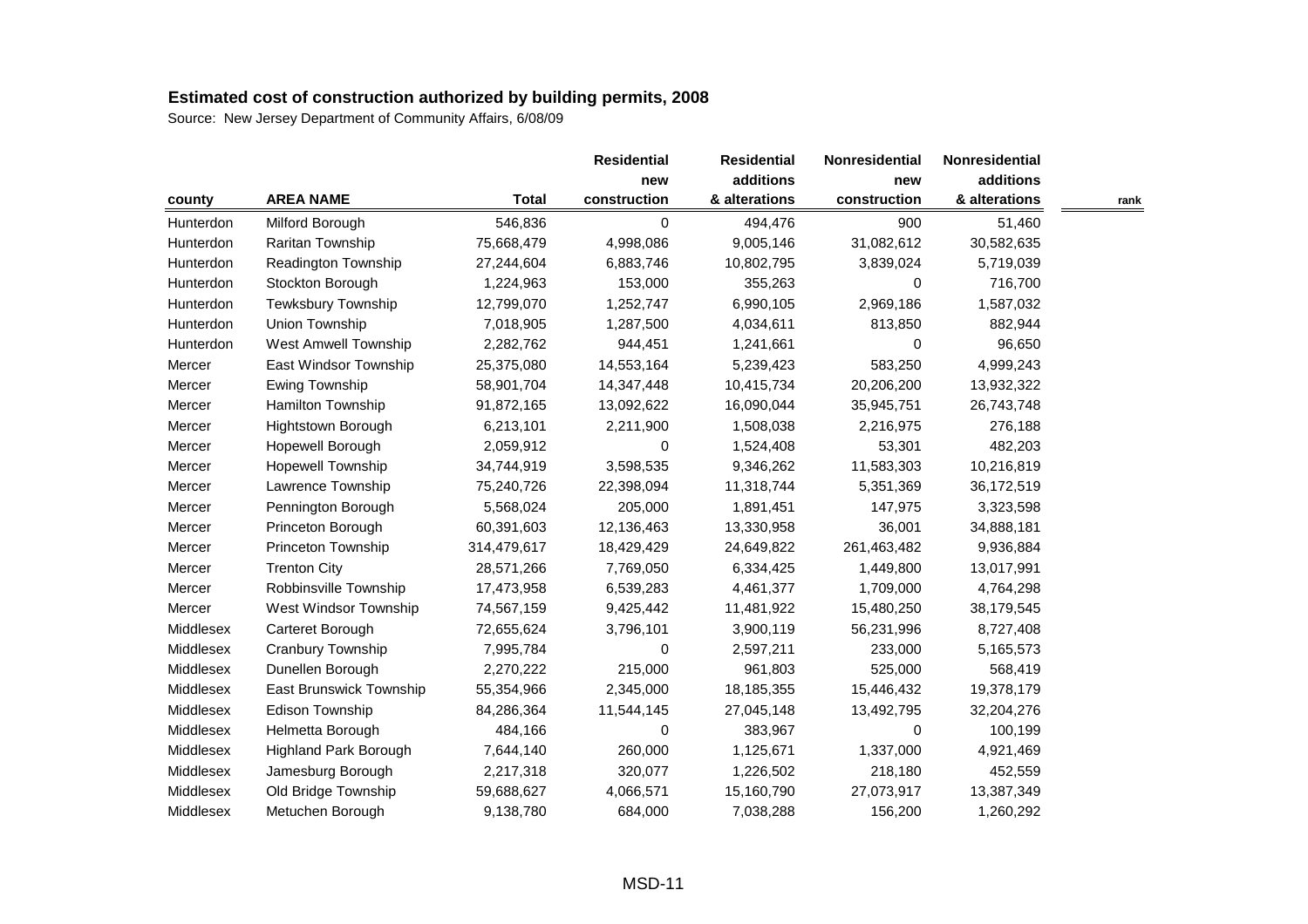|           |                              |              | <b>Residential</b> | <b>Residential</b> | Nonresidential | Nonresidential |      |
|-----------|------------------------------|--------------|--------------------|--------------------|----------------|----------------|------|
|           |                              |              | new                | additions          | new            | additions      |      |
| county    | <b>AREA NAME</b>             | <b>Total</b> | construction       | & alterations      | construction   | & alterations  | rank |
| Middlesex | Middlesex Borough            | 8,856,220    | 1,307,000          | 3,096,549          | 500            | 4,452,171      |      |
| Middlesex | Milltown Borough             | 2,861,768    | 308,500            | 1,817,926          | 0              | 735,342        |      |
| Middlesex | Monroe Township              | 153,676,717  | 43,146,947         | 8,510,954          | 75,960,201     | 26,058,615     |      |
| Middlesex | New Brunswick City           | 198,559,628  | 1,169,200          | 6,230,323          | 147,491,400    | 43,668,705     |      |
| Middlesex | North Brunswick Township     | 44,229,272   | 1,085,260          | 6,194,450          | 14,462,856     | 22,486,706     |      |
| Middlesex | Perth Amboy City             | 31,358,028   | 903,184            | 4,535,861          | 3,872,038      | 22,046,945     |      |
| Middlesex | Piscataway Township          | 314,889,718  | 2,884,860          | 11,959,545         | 256,632,076    | 43,413,237     |      |
| Middlesex | Plainsboro Township          | 58,177,524   | 3,908,518          | 11,416,499         | 2,802,704      | 40,049,803     |      |
| Middlesex | Sayreville Borough           | 49,998,198   | 3,778,048          | 8,642,121          | 2,923,627      | 34,654,402     |      |
| Middlesex | South Amboy City             | 3,512,653    | 869,360            | 1,936,818          | 7,575          | 698,900        |      |
| Middlesex | South Brunswick Township     | 146,160,416  | 26,801,336         | 16,048,096         | 41,918,803     | 61,392,181     |      |
| Middlesex | South Plainfield Borough     | 22,374,886   | 1,046,120          | 1,826,318          | 5,471,840      | 14,030,608     |      |
| Middlesex | South River Borough          | 6,795,122    | 388,251            | 2,634,548          | 167,850        | 3,604,473      |      |
| Middlesex | Spotswood Borough            | 3,954,600    | 199,901            | 2,438,613          | 16,501         | 1,299,585      |      |
| Middlesex | Woodbridge Township          | 84,098,991   | 7,535,729          | 22,489,014         | 27,832,153     | 26,242,095     |      |
| Monmouth  | Allenhurst Borough           | 1,894,976    | 110,126            | 1,723,000          | 0              | 61,850         |      |
| Monmouth  | Allentown Borough            | 688,476      | 0                  | 669,702            | 0              | 18,774         |      |
| Monmouth  | <b>Asbury Park City</b>      | 34,522,612   | 1,820,131          | 23,927,241         | 166,004        | 8,609,236      |      |
| Monmouth  | Atlantic Highlands Borougl   | 4,195,916    | 300                | 303,865            | 1,123,400      | 2,768,351      |      |
| Monmouth  | Avon-by-the-Sea Borough      | 3,702,495    | 1,792,700          | 1,693,445          | 0              | 216,350        |      |
| Monmouth  | Belmar Borough               | 7,654,080    | 3,682,836          | 3,518,513          | 37,500         | 415,231        |      |
| Monmouth  | <b>Bradley Beach Borough</b> | 11,855,480   | 7,758,912          | 3,092,795          | 755            | 1,003,018      |      |
| Monmouth  | <b>Brielle Borough</b>       | 4,120,216    | 1,283,100          | 2,468,004          | 21,000         | 348,112        |      |
| Monmouth  | <b>Colts Neck Township</b>   | 25,005,082   | 7,646,907          | 12,873,188         | 1,778,927      | 2,706,060      |      |
| Monmouth  | Deal Borough                 | 16,620,145   | 9,750,757          | 5,190,222          | 30,600         | 1,648,566      |      |
| Monmouth  | Eatontown Borough            | 26,128,516   | 4,750,376          | 2,920,865          | 4,881,330      | 13,575,945     |      |
| Monmouth  | Englishtown Borough          | 1,179,771    | 320,000            | 562,156            | 38,835         | 258,780        |      |
| Monmouth  | Fair Haven Borough           | 14,252,512   | 8,391,946          | 5,699,416          | 0              | 161,150        |      |
| Monmouth  | Farmingdale Borough          | 845,099      | 62,315             | 543,159            | 0              | 239,625        |      |
| Monmouth  | Freehold Borough             | 5,204,608    | 1,038,597          | 1,833,629          | 393,299        | 1,939,083      |      |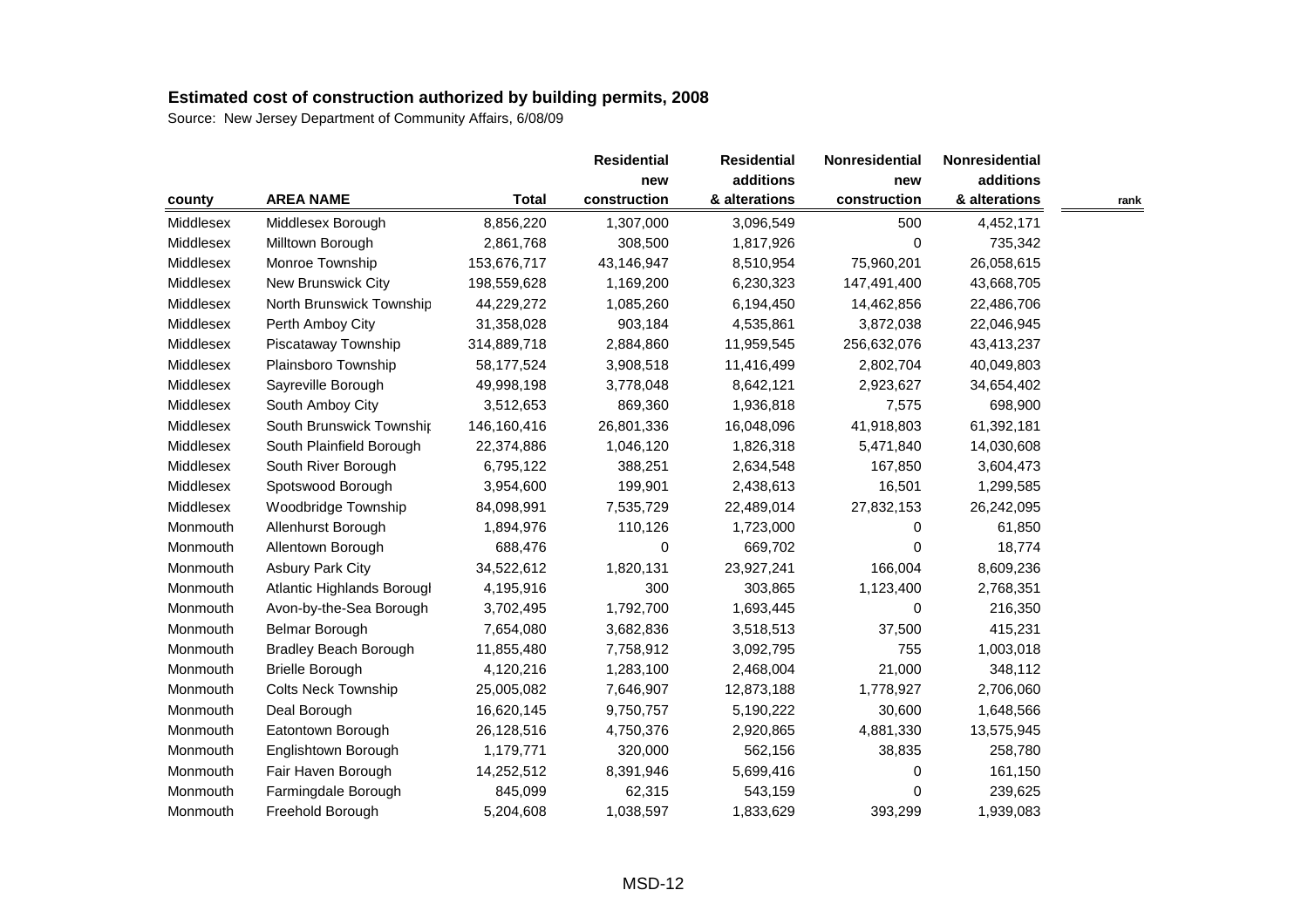| county   |                             |              | <b>Residential</b><br>new | <b>Residential</b><br>additions | <b>Nonresidential</b> | <b>Nonresidential</b> |      |
|----------|-----------------------------|--------------|---------------------------|---------------------------------|-----------------------|-----------------------|------|
|          |                             |              |                           |                                 | new                   | additions             |      |
|          | <b>AREA NAME</b>            | <b>Total</b> | construction              | & alterations                   | construction          | & alterations         | rank |
| Monmouth | Freehold Township           | 57,459,720   | 12,933,268                | 8,568,517                       | 257,000               | 35,700,935            |      |
| Monmouth | Highlands Borough           | 2,746,044    | 540,000                   | 1,831,023                       | 0                     | 375,021               |      |
| Monmouth | Holmdel Township            | 20,452,990   | 5,924,909                 | 9,470,539                       | 76,500                | 4,981,042             |      |
| Monmouth | <b>Howell Township</b>      | 56,879,391   | 19,171,275                | 12,387,613                      | 6,955,244             | 18,365,259            |      |
| Monmouth | Interlaken Borough          | 553,045      | 0                         | 553,045                         | $\Omega$              | 0                     |      |
| Monmouth | Keansburg Borough           | 3,304,513    | 674,725                   | 1,805,284                       | 5,000                 | 819,504               |      |
| Monmouth | Keyport Borough             | 2,644,363    | 747,901                   | 1,231,829                       | 213,600               | 451,033               |      |
| Monmouth | Little Silver Borough       | 13,058,736   | 4,093,121                 | 6,881,044                       | 40,000                | 2,044,571             |      |
| Monmouth | Loch Arbour Village         | 558,823      | 0                         | 558,823                         | 0                     | 0                     |      |
| Monmouth | Long Branch City            | 55,428,907   | 17,249,836                | 8,564,435                       | 15,853,804            | 13,760,832            |      |
| Monmouth | Manalapan Township          | 48,051,346   | 28,083,981                | 14,770,909                      | 1,852,304             | 3,344,152             |      |
| Monmouth | Manasquan Borough           | 16,134,266   | 5,348,895                 | 4,123,655                       | 1,200                 | 6,660,516             |      |
| Monmouth | Marlboro Township           | 47,763,322   | 9,468,823                 | 17,589,331                      | 12,032,201            | 8,672,967             |      |
| Monmouth | Matawan Borough             | 17,929,711   | 13,705,845                | 3,228,837                       | 0                     | 995,029               |      |
| Monmouth | Aberdeen Township           | 11,245,691   | 1,761,441                 | 3,904,256                       | 1,327,710             | 4,252,284             |      |
| Monmouth | Middletown Township         | 52,575,008   | 10,475,107                | 25,477,943                      | 10,396,441            | 6,225,517             |      |
| Monmouth | Millstone Township          | 17,514,942   | 10,891,647                | 3,086,016                       | 1,490,233             | 2,047,046             |      |
| Monmouth | Monmouth Beach Borough      | 10,608,567   | 3,217,896                 | 5,848,748                       | 151,001               | 1,390,922             |      |
| Monmouth | Neptune Township            | 32,443,795   | 3,984,063                 | 9,309,554                       | 11,528,605            | 7,621,573             |      |
| Monmouth | Neptune City Borough        | 4,695,265    | $\Omega$                  | 1,074,686                       | 135,000               | 3,485,579             |      |
| Monmouth | <b>Tinton Falls Borough</b> | 60,538,640   | 3,517,347                 | 4,972,120                       | 27,920,424            | 24,128,749            |      |
| Monmouth | Ocean Township              | 30,240,273   | 2,228,300                 | 7,939,272                       | 745,450               | 19,327,251            |      |
| Monmouth | Oceanport Borough           | 5,029,167    | 400,675                   | 475,176                         | 2,279,885             | 1,873,431             |      |
| Monmouth | Hazlet Township             | 13,816,138   | 2,395,331                 | 6,018,905                       | 1,440,907             | 3,960,995             |      |
| Monmouth | Red Bank Borough            | 18,071,516   | 542,200                   | 6,402,937                       | 72,041                | 11,054,338            |      |
| Monmouth | Roosevelt Borough           | 799,811      | 35,000                    | 749,160                         | 15,650                |                       |      |
| Monmouth | Rumson Borough              | 26,835,092   | 14,132,211                | 12,347,401                      | 0                     | 355,480               |      |
| Monmouth | Sea Bright Borough          | 5,161,207    | 3,089,552                 | 1,516,176                       | 11,500                | 543,979               |      |
| Monmouth | Sea Girt Borough            | 20,981,377   | 16,812,875                | 2,663,986                       | 124,000               | 1,380,516             |      |
| Monmouth | Shrewsbury Borough          | 5,982,743    | 25,000                    | 2,523,787                       | 1,950                 | 3,432,006             |      |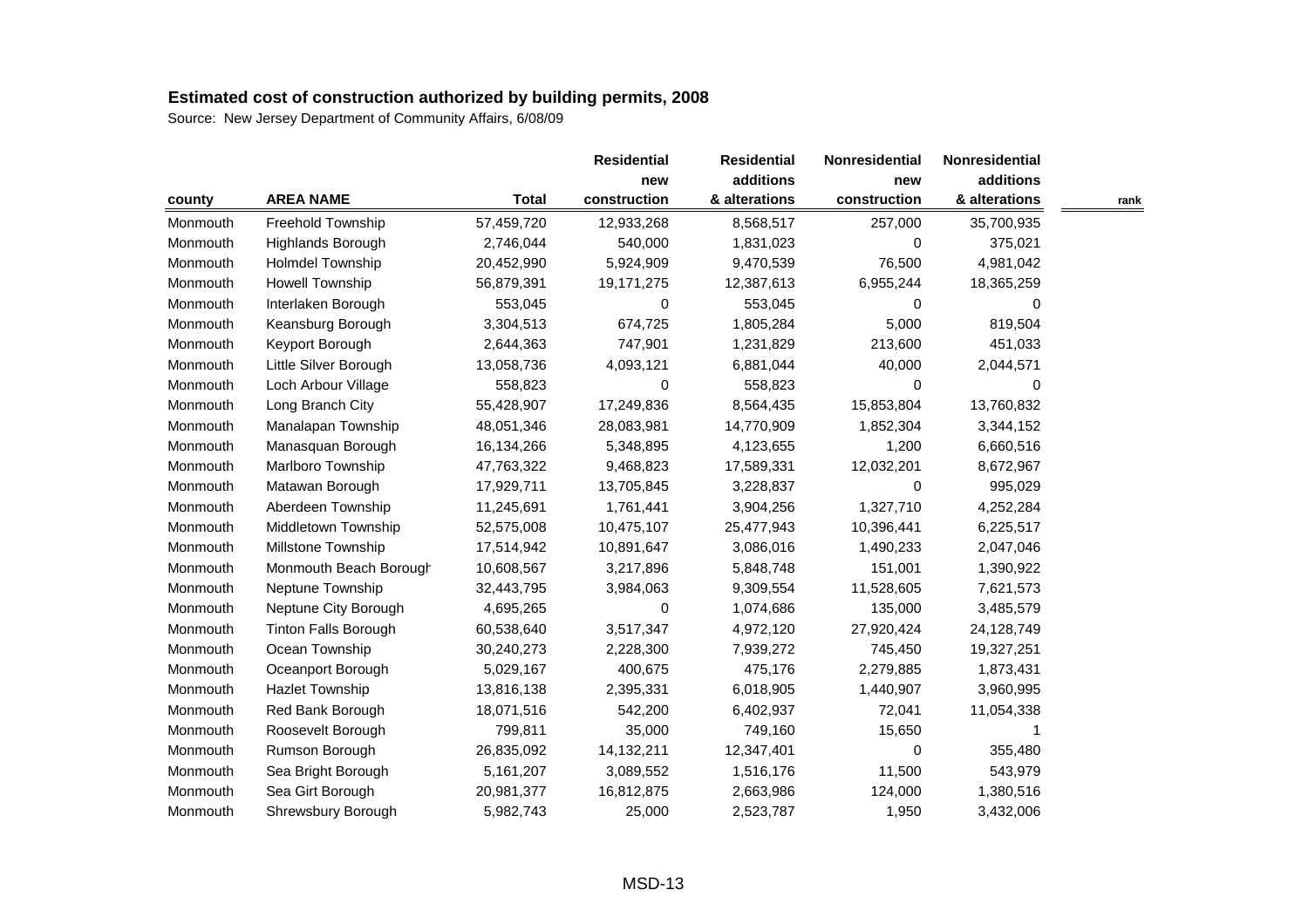| county        |                                |              | <b>Residential</b><br>new | <b>Residential</b> | <b>Nonresidential</b> | Nonresidential<br>additions |      |
|---------------|--------------------------------|--------------|---------------------------|--------------------|-----------------------|-----------------------------|------|
|               |                                |              |                           | additions          | new                   |                             |      |
|               | <b>AREA NAME</b>               | <b>Total</b> | construction              | & alterations      | construction          | & alterations               | rank |
| Monmouth      | Shrewsbury Township            | 206,033      | 0                         | 206,033            | 0                     | $\mathbf 0$                 |      |
| Monmouth      | Lake Como Borough              | 9,991,844    | 3,082,350                 | 1,047,864          | 5,711,657             | 149,973                     |      |
| Monmouth      | Spring Lake Borough            | 29,991,333   | 18,475,481                | 9,584,967          | 201,000               | 1,729,885                   |      |
| Monmouth      | Spring Lake Heights Boro       | 7,360,532    | 723,500                   | 1,989,456          | 0                     | 4,647,576                   |      |
| Monmouth      | Union Beach Borough            | 3,071,653    | 1,208,000                 | 1,397,253          | 0                     | 466,400                     |      |
| Monmouth      | <b>Upper Freehold Township</b> | 8,885,069    | 4,098,030                 | 2,044,756          | 2,405,740             | 336,543                     |      |
| Monmouth      | Wall Township                  | 29,671,196   | 4,277,201                 | 12,843,668         | 3,492,848             | 9,057,479                   |      |
| Monmouth      | West Long Branch Boroug        | 11,397,073   | 1,231,000                 | 2,312,689          | 4,838,500             | 3,014,884                   |      |
| Morris        | <b>Boonton Town</b>            | 9,483,837    | 1,302,250                 | 4,463,237          | 9,800                 | 3,708,550                   |      |
| Morris        | <b>Boonton Township</b>        | 5,593,803    | 2,117,333                 | 3,045,599          | 25,000                | 405,871                     |      |
| Morris        | <b>Butler Borough</b>          | 9,867,900    | 1,667,650                 | 2,029,021          | 338,950               | 5,832,279                   |      |
| Morris        | Chatham Borough                | 20,237,285   | 3,121,900                 | 14,031,179         | 1,792,000             | 1,292,206                   |      |
| Morris        | Chatham Township               | 27,354,601   | 11,621,985                | 14,333,923         | 16,000                | 1,382,693                   |      |
| Morris        | Chester Borough                | 3,464,496    | 577,790                   | 1,277,496          | 63,700                | 1,545,510                   |      |
| Morris        | <b>Chester Township</b>        | 12,627,737   | 1,290,554                 | 8,124,056          | 1,713,593             | 1,499,534                   |      |
| Morris        | Denville Township              | 17,562,270   | 3,446,735                 | 8,027,855          | 962,650               | 5,125,030                   |      |
| <b>Morris</b> | Dover Town                     | 11,262,078   | 1,061,555                 | 3,283,206          | 5,135,775             | 1,781,542                   |      |
| Morris        | East Hanover Township          | 28,244,989   | 376,450                   | 4,962,986          | 16,000                | 22,889,553                  |      |
| Morris        | Florham Park Borough           | 32,860,010   | 3,278,400                 | 5,590,860          | 925,450               | 23,065,300                  |      |
| Morris        | Hanover Township               | 36,340,997   | 2,542,991                 | 7,242,083          | 336,000               | 26,219,923                  |      |
| Morris        | Harding Township               | 33,519,265   | 14,434,709                | 11,659,352         | 3,800,700             | 3,624,504                   |      |
| Morris        | Jefferson Township             | 14,954,757   | 3,122,053                 | 7,970,087          | 1,474,541             | 2,388,076                   |      |
| Morris        | Kinnelon Borough               | 10,913,540   | 1,955,700                 | 8,614,868          | 40,000                | 302,972                     |      |
| <b>Morris</b> | Lincoln Park Borough           | 6,410,921    | 1,336,451                 | 2,859,859          | 60,500                | 2,154,111                   |      |
| Morris        | Madison Borough                | 49,333,540   | 8,493,600                 | 20,893,492         | 802,400               | 19,144,048                  |      |
| Morris        | Mendham Borough                | 7,917,285    | 1,385,003                 | 5,298,176          | 88,500                | 1,145,606                   |      |
| Morris        | Mendham Township               | 5,016,996    | 44,300                    | 3,150,584          | 5,000                 | 1,817,112                   |      |
| Morris        | Mine Hill Township             | 1,324,052    | 0                         | 1,292,751          | 0                     | 31,301                      |      |
| <b>Morris</b> | Montville Township             | 20,742,347   | 6,495,101                 | 9,449,181          | 2,282,701             | 2,515,364                   |      |
| Morris        | Morris Township                | 55,148,831   | 5,343,325                 | 31,677,970         | 6,035,000             | 12,092,536                  |      |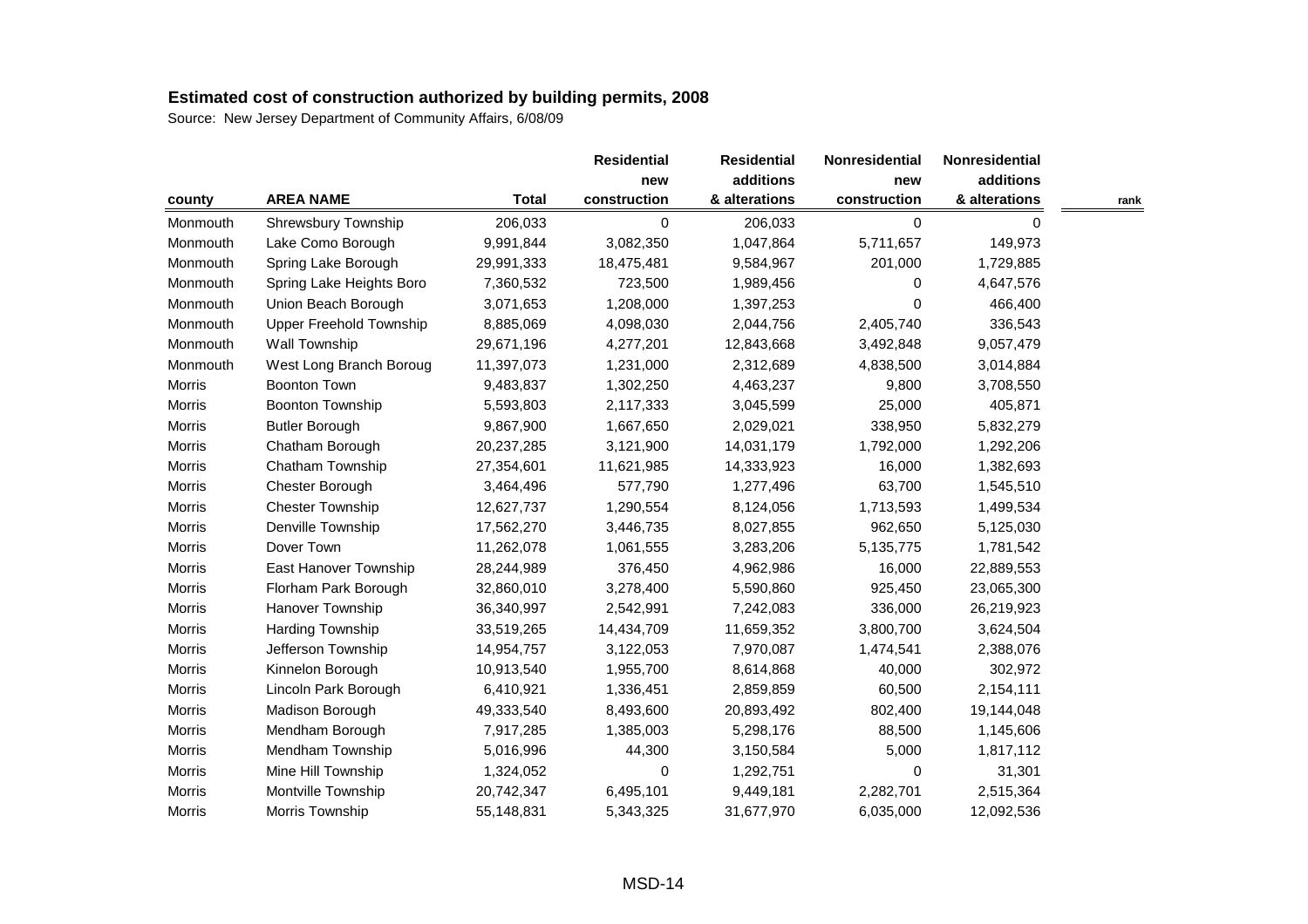| county        |                           |              | <b>Residential</b><br>new | <b>Residential</b> | Nonresidential | Nonresidential |      |
|---------------|---------------------------|--------------|---------------------------|--------------------|----------------|----------------|------|
|               |                           |              |                           | additions          | new            | additions      |      |
|               | <b>AREA NAME</b>          | <b>Total</b> | construction              | & alterations      | construction   | & alterations  | rank |
| Morris        | Morris Plains Borough     | 6,938,642    | 0                         | 5,041,087          | 763,000        | 1,134,555      |      |
| Morris        | Morristown Town           | 124,784,109  | 4,009,845                 | 9,811,550          | 88,552,649     | 22,410,065     |      |
| Morris        | Mountain Lakes Borough    | 8,114,593    | 0                         | 6,245,455          | 0              | 1,869,138      |      |
| Morris        | Mount Arlington Borough   | 4,149,052    | 1,001,200                 | 1,963,386          | 184,800        | 999,666        |      |
| Morris        | Mount Olive Township      | 20,442,592   | 2,507,360                 | 5,527,283          | 2,787,500      | 9,620,449      |      |
| Morris        | Netcong Borough           | 872,688      | 35,350                    | 494,466            | 0              | 342,872        |      |
| Morris        | Parsippany-Troy Hills Twp | 125,647,363  | 4,577,477                 | 15,487,217         | 9,450,813      | 96,131,856     |      |
| <b>Morris</b> | Long Hill Township        | 6,313,685    | 1,110,601                 | 4,253,253          | 41,195         | 908,636        |      |
| Morris        | Pequannock Township       | 10,035,575   | 1,585,060                 | 5,673,287          | 289,250        | 2,487,978      |      |
| Morris        | Randolph Township         | 21,435,565   | 1,088,901                 | 10,912,058         | 4,549,329      | 4,885,277      |      |
| Morris        | Riverdale Borough         | 10,501,630   | 5,846,610                 | 1,309,703          | 0              | 3,345,317      |      |
| <b>Morris</b> | Rockaway Borough          | 9,918,723    | 150,400                   | 2,329,513          | 1,303,675      | 6,135,135      |      |
| Morris        | Rockaway Township         | 30,885,150   | 6,182,997                 | 12,764,273         | 689,990        | 11,247,890     |      |
| Morris        | Roxbury Township          | 21,714,453   | 1,478,750                 | 9,232,522          | 4,010,453      | 6,992,728      |      |
| Morris        | Victory Gardens Borough   | 77,042       | 0                         | 77,042             | 0              | 0              |      |
| Morris        | Washington Township       | 19,200,753   | 4,218,075                 | 10,645,493         | 1,248,000      | 3,089,185      |      |
| <b>Morris</b> | Wharton Borough           | 5,973,929    | 428,200                   | 1,420,108          | 744,100        | 3,381,521      |      |
| Ocean         | Barnegat Light Borough    | 6,463,203    | 4,355,000                 | 2,068,203          | 40,000         | 0              |      |
| Ocean         | Bay Head Borough          | 9,240,175    | 5,983,841                 | 3,256,334          | 0              | 0              |      |
| Ocean         | Beach Haven Borough       | 7,445,041    | 3,771,991                 | 3,458,149          | 0              | 214,901        |      |
| Ocean         | Beachwood Borough         | 3,533,301    | 639,700                   | 2,119,892          | 626,257        | 147,452        |      |
| Ocean         | <b>Berkeley Township</b>  | 26,679,888   | 12,362,335                | 11,272,120         | 2,136,115      | 909,318        |      |
| Ocean         | <b>Brick Township</b>     | 113,434,841  | 19,984,317                | 25,406,054         | 35,148,114     | 32,896,356     |      |
| Ocean         | Toms River Township       | 106,213,018  | 36,768,484                | 28,517,073         | 14,166,895     | 26,760,566     |      |
| Ocean         | Eagleswood Township       | 2,008,023    | 1,063,592                 | 401,795            | 431,052        | 111,584        |      |
| Ocean         | Harvey Cedars Borough     | 8,641,689    | 3,734,170                 | 4,892,519          | 0              | 15,000         |      |
| Ocean         | Island Heights Borough    | 3,231,936    | 2,294,550                 | 820,696            | 9,700          | 106,990        |      |
| Ocean         | Jackson Township          | 43,699,744   | 20,881,242                | 9,471,229          | 2,912,997      | 10,434,276     |      |
| Ocean         | Lacey Township            | 29,859,599   | 8,209,517                 | 6,816,545          | 12,850,392     | 1,983,145      |      |
| Ocean         | Lakehurst Borough         | 1,938,321    | 150,000                   | 335,901            | 0              | 1,452,420      |      |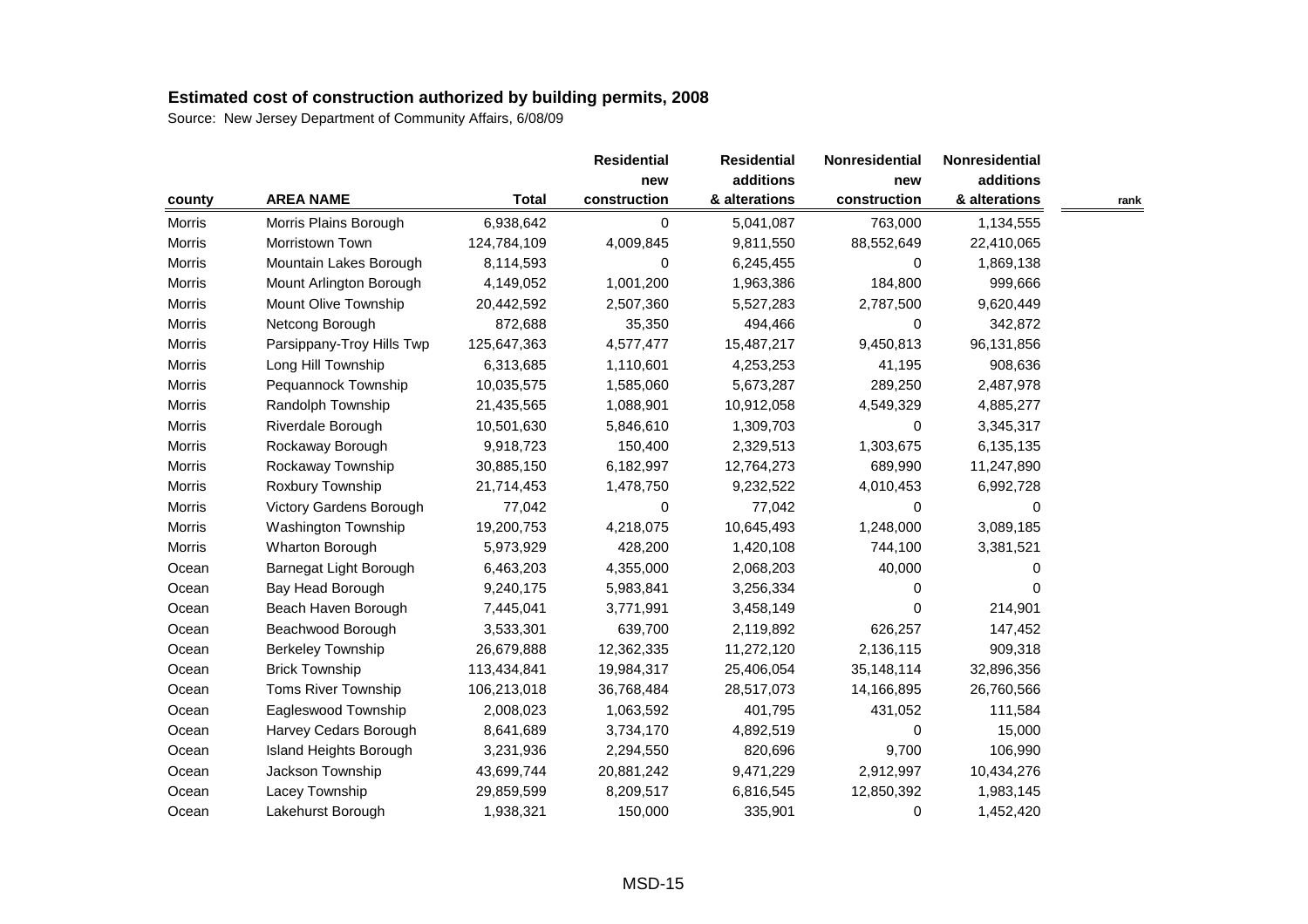| county  |                             |              | <b>Residential</b> | <b>Residential</b> | <b>Nonresidential</b> | Nonresidential |      |
|---------|-----------------------------|--------------|--------------------|--------------------|-----------------------|----------------|------|
|         |                             |              |                    | additions          | new                   | additions      |      |
|         | <b>AREA NAME</b>            | <b>Total</b> | construction       | & alterations      | construction          | & alterations  | rank |
| Ocean   | Lakewood Township           | 63,879,130   | 34,511,654         | 13,943,625         | 4,490,280             | 10,933,571     |      |
| Ocean   | Lavallette Borough          | 8,650,005    | 4,037,600          | 4,552,939          | 23,181                | 36,285         |      |
| Ocean   | Little Egg Harbor Townshir  | 20,441,867   | 7,334,042          | 5,107,589          | 1,698,700             | 6,301,536      |      |
| Ocean   | Long Beach Township         | 69,464,844   | 42,338,000         | 25, 232, 144       | 0                     | 1,894,700      |      |
| Ocean   | Manchester Township         | 24,777,933   | 12,194,117         | 6,364,827          | 3,537,299             | 2,681,690      |      |
| Ocean   | Mantoloking Borough         | 5,548,138    | 1,687,037          | 3,609,250          | 0                     | 251,851        |      |
| Ocean   | Ocean Township              | 16,981,315   | 10,028,675         | 1,889,484          | 3,454,185             | 1,608,971      |      |
| Ocean   | Ocean Gate Borough          | 1,928,192    | 1,070,500          | 721,841            | 53,000                | 82,851         |      |
| Ocean   | Pine Beach Borough          | 2,154,170    | 744,660            | 1,303,416          | 0                     | 106,094        |      |
| Ocean   | <b>Plumsted Township</b>    | 6,606,822    | 2,010,702          | 1,758,268          | 1,610,018             | 1,227,834      |      |
| Ocean   | Point Pleasant Borough      | 34,734,683   | 24,374,624         | 6,845,480          | 710,205               | 2,804,374      |      |
| Ocean   | Point Pleasant Beach Bord   | 11,556,254   | 1,318,289          | 7,752,880          | 263,835               | 2,221,250      |      |
| Ocean   | Seaside Heights Borough     | 2,369,993    | 926,810            | 1,064,717          | 0                     | 378,466        |      |
| Ocean   | Seaside Park Borough        | 6,780,451    | 2,760,087          | 3,974,275          | 0                     | 46,089         |      |
| Ocean   | Ship Bottom Borough         | 8,232,521    | 4,283,425          | 2,742,224          | 540,800               | 666,072        |      |
| Ocean   | South Toms River Borough    | 2,186,166    | 1,062,300          | 1,000,391          | 0                     | 123,475        |      |
| Ocean   | <b>Stafford Township</b>    | 44,605,275   | 15,606,376         | 9,667,275          | 7,642,839             | 11,688,785     |      |
| Ocean   | Surf City Borough           | 8,349,858    | 3,339,550          | 5,010,308          | 0                     | 0              |      |
| Ocean   | <b>Tuckerton Borough</b>    | 3,322,818    | 1                  | 1,603              | 494,199               | 2,827,015      |      |
| Ocean   | <b>Barnegat Township</b>    | 28,537,351   | 18,577,660         | 6,060,386          | 1,663,275             | 2,236,030      |      |
| Passaic | <b>Bloomingdale Borough</b> | 2,977,904    | 93,300             | 2,649,840          | 94,000                | 140,764        |      |
| Passaic | <b>Clifton City</b>         | 47,378,611   | 1,648,125          | 14,910,222         | 10,658,436            | 20,161,828     |      |
| Passaic | Haledon Borough             | 5,078,758    | 1,295,000          | 1,849,783          | 1,078,900             | 855,075        |      |
| Passaic | Hawthorne Borough           | 8,192,148    | 43,001             | 5,637,021          | 217,000               | 2,295,126      |      |
| Passaic | Little Falls Township       | 7,453,374    | 206,700            | 3,965,061          | 229,400               | 3,052,213      |      |
| Passaic | North Haledon Borough       | 6,064,382    | 1,204,830          | 3,063,011          | 847,700               | 948,841        |      |
| Passaic | Passaic City                | 22,951,216   | 3,459,650          | 9,471,042          | 1,525,900             | 8,494,624      |      |
| Passaic | Paterson City               | 69,460,019   | 10,306,905         | 24,313,848         | 981,100               | 33,858,166     |      |
| Passaic | Pompton Lakes Borough       | 4,883,624    | 0                  | 2,977,605          | 0                     | 1,906,019      |      |
| Passaic | Prospect Park Borough       | 516,566      | 0                  | 444,316            | 0                     | 72,250         |      |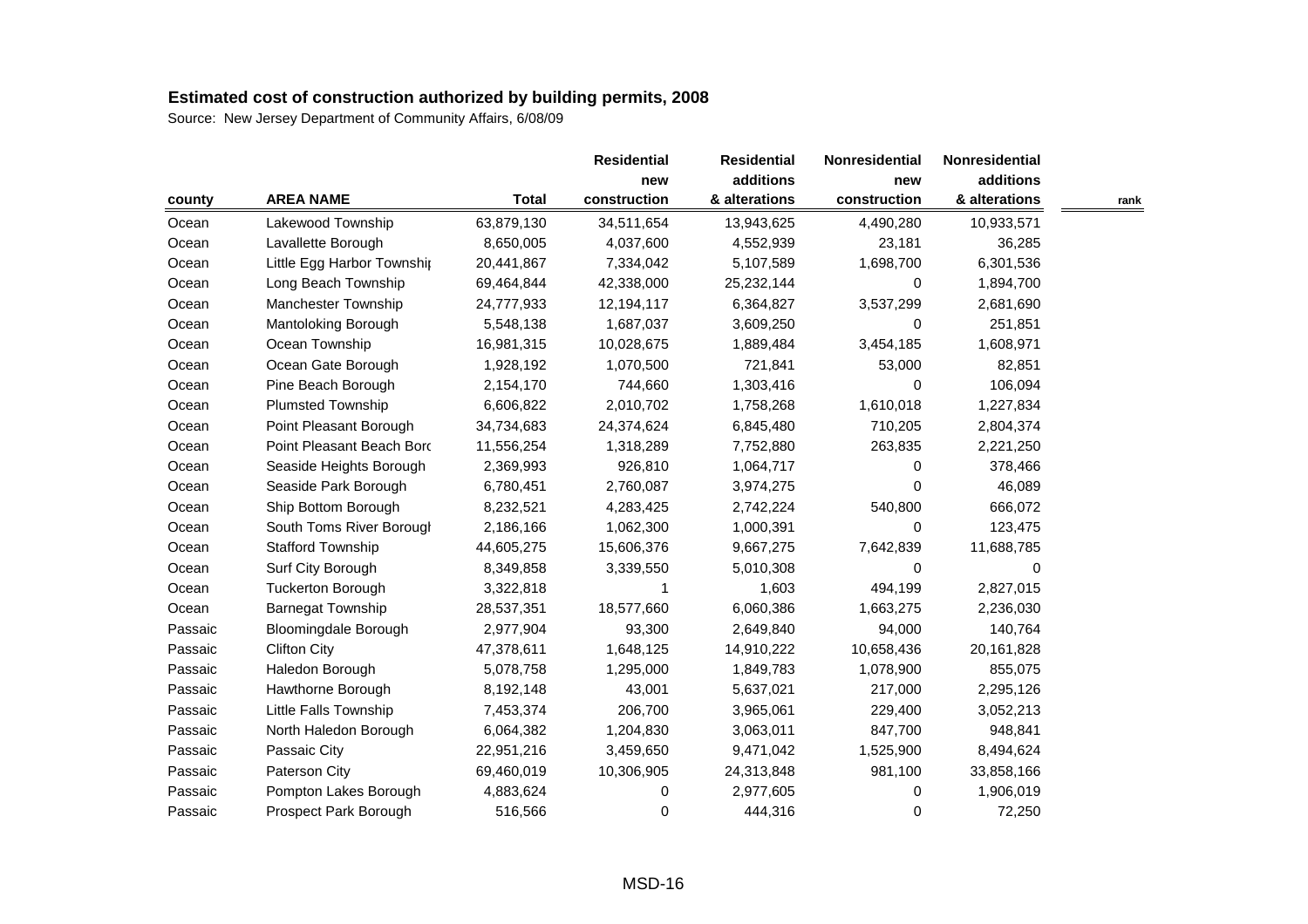| county   |                                  |              | <b>Residential</b><br>new | <b>Residential</b><br>additions | <b>Nonresidential</b> | Nonresidential |      |
|----------|----------------------------------|--------------|---------------------------|---------------------------------|-----------------------|----------------|------|
|          |                                  |              |                           |                                 | new                   | additions      |      |
|          | <b>AREA NAME</b>                 | <b>Total</b> | construction              | & alterations                   | construction          | & alterations  | rank |
| Passaic  | Ringwood Borough                 | 7,282,512    | 1,319,502                 | 4,578,541                       | 59,300                | 1,325,169      |      |
| Passaic  | Totowa Borough                   | 15,086,923   | 1,029,100                 | 3,348,723                       | 6,282,250             | 4,426,850      |      |
| Passaic  | Wanaque Borough                  | 9,436,784    | 501,201                   | 4,459,618                       | 3,536,000             | 939,965        |      |
| Passaic  | Wayne Township                   | 65,249,322   | 1,332,937                 | 32,670,232                      | 5,333,792             | 25,912,361     |      |
| Passaic  | West Milford Township            | 17,113,592   | 2,060,061                 | 10,999,356                      | 2,103,828             | 1,950,347      |      |
| Passaic  | Woodland Park Borough            | 9,215,656    | 436,500                   | 2,883,557                       | 15,000                | 5,880,599      |      |
| Salem    | Alloway Township                 | 4,220,495    | 2,760,000                 | 366,500                         | 1,091,995             | 2,000          |      |
| Salem    | Elmer Borough                    | 2,112,614    | 81,864                    | 369,913                         | 446,433               | 1,214,404      |      |
| Salem    | Elsinboro Township               | 912,370      | 504,000                   | 239,060                         | 126,700               | 42,610         |      |
| Salem    | Lower Alloways Creek Twr         | 1,666,662    | 1,049,500                 | 271,977                         | 124,500               | 220,685        |      |
| Salem    | Mannington Township              | 5,175,891    | 418,903                   | 148,742                         | 326,215               | 4,282,031      |      |
| Salem    | Oldmans Township                 | 4,417,016    | 784,800                   | 304,102                         | 1,551,111             | 1,777,003      |      |
| Salem    | Penns Grove Borough              | 1,085,263    | 131,000                   | 394,082                         | $\Omega$              | 560,181        |      |
| Salem    | Pennsville Township              | 5,696,886    | 459,300                   | 2,090,907                       | 761,014               | 2,385,665      |      |
| Salem    | Pilesgrove Township              | 2,877,808    | 1,082,995                 | 683,153                         | 491,800               | 619,860        |      |
| Salem    | Pittsgrove Township              | 6,774,948    | 2,534,260                 | 1,687,898                       | 358,215               | 2,194,575      |      |
| Salem    | Quinton Township                 | 1,978,977    | 914,000                   | 337,980                         | 507,000               | 219,997        |      |
| Salem    | Salem City                       | 20,649,829   | 4,381,300                 | 7,452,625                       | 455,500               | 8,360,404      |      |
| Salem    | <b>Carneys Point Township</b>    | 5,236,433    | 796,399                   | 1,327,737                       | 383,492               | 2,728,805      |      |
| Salem    | <b>Upper Pittsgrove Township</b> | 4,583,315    | 981,547                   | 925,858                         | 1,958,914             | 716,996        |      |
| Salem    | Woodstown Borough                | 3,222,359    | 0                         | 779,599                         | 1,570,500             | 872,260        |      |
| Somerset | <b>Bedminster Township</b>       | 22,138,479   | 5,544,704                 | 7,956,765                       | 2,724,193             | 5,912,817      |      |
| Somerset | Bernards Township                | 44,666,513   | 13,071,993                | 18,833,243                      | 531,699               | 12,229,578     |      |
| Somerset | Bernardsville Borough            | 14,724,034   | 1,161,505                 | 8,690,933                       | 1,113,001             | 3,758,595      |      |
| Somerset | Bound Brook Borough              | 4,517,962    | 0                         | 2,413,270                       | 1,029,000             | 1,075,692      |      |
| Somerset | <b>Branchburg Township</b>       | 50,469,006   | 3,542,250                 | 7,893,917                       | 2,429,514             | 36,603,325     |      |
| Somerset | <b>Bridgewater Township</b>      | 194,185,683  | 5,330,879                 | 18,990,761                      | 504,302               | 169,359,741    |      |
| Somerset | Far Hills Borough                | 4,374,610    | 2,774,500                 | 1,506,064                       | 0                     | 94,046         |      |
| Somerset | Franklin Township                | 116,079,665  | 18,216,702                | 20,948,802                      | 37,208,476            | 39,705,685     |      |
| Somerset | Green Brook Township             | 4,419,970    | 1,505,000                 | 2,125,963                       | 10,000                | 779,007        |      |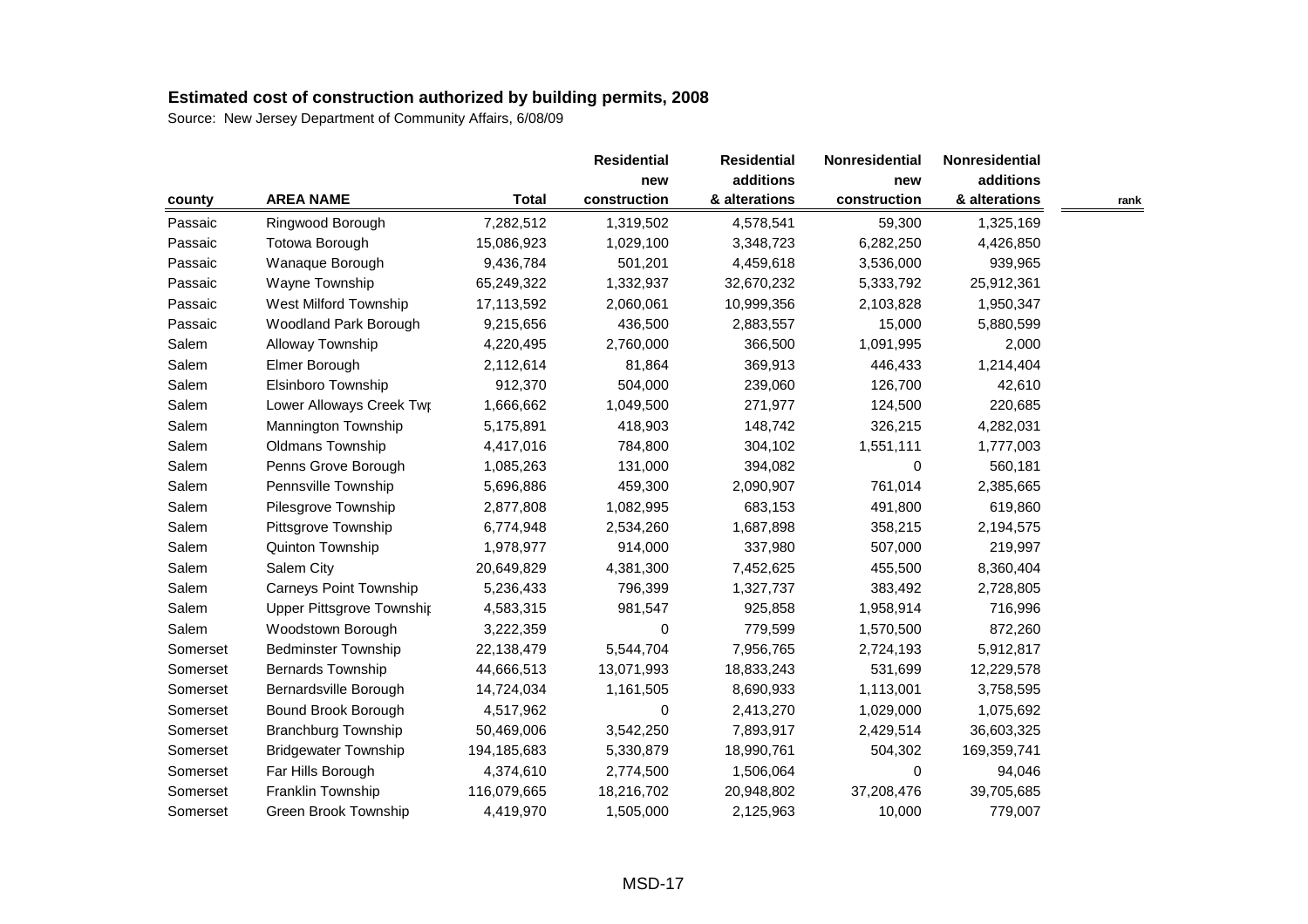| county        |                            |              | <b>Residential</b><br>new | <b>Residential</b> | Nonresidential | Nonresidential |      |
|---------------|----------------------------|--------------|---------------------------|--------------------|----------------|----------------|------|
|               |                            |              |                           | additions          | new            | additions      |      |
|               | <b>AREA NAME</b>           | <b>Total</b> | construction              | & alterations      | construction   | & alterations  | rank |
| Somerset      | Hillsborough Township      | 52,728,474   | 23,819,518                | 14,523,272         | 4,943,989      | 9,441,695      |      |
| Somerset      | Manville Borough           | 4,188,482    | 1,050,001                 | 1,783,830          | 659,084        | 695,567        |      |
| Somerset      | Millstone Borough          | 363,187      | 0                         | 304,903            | 45,783         | 12,501         |      |
| Somerset      | Montgomery Township        | 22,471,374   | 1,932,722                 | 9,110,445          | 2,976,669      | 8,451,538      |      |
| Somerset      | North Plainfield Borough   | 8,286,694    | 58,300                    | 2,850,236          | 0              | 5,378,158      |      |
| Somerset      | Peapack-Gladstone Boro     | 12,248,315   | 5,545,760                 | 3,368,180          | 126,000        | 3,208,375      |      |
| Somerset      | Raritan Borough            | 10,314,550   | 1,028,506                 | 2,578,103          | 563,001        | 6,144,940      |      |
| Somerset      | Rocky Hill Borough         | 1,564,995    | 360,000                   | 806,608            | 0              | 398,387        |      |
| Somerset      | Somerville Borough         | 8,782,525    | 0                         | 2,966,724          | 301,200        | 5,514,601      |      |
| Somerset      | South Bound Brook Boro     | 1,266,651    | 307,500                   | 722,676            | 7,620          | 228,855        |      |
| Somerset      | Warren Township            | 39,523,163   | 16,203,332                | 13,828,897         | 1,274,096      | 8,216,838      |      |
| Somerset      | Watchung Borough           | 11,744,266   | 2,474,051                 | 4,839,582          | 1,702,950      | 2,727,683      |      |
| Sussex        | Andover Borough            | 397,086      | 0                         | 184,086            | 0              | 213,000        |      |
| <b>Sussex</b> | Andover Township           | 6,547,604    | 3,767,200                 | 2,161,005          | 180,000        | 439,399        |      |
| Sussex        | <b>Branchville Borough</b> | 834,672      | 126,700                   | 506,972            | 0              | 201,000        |      |
| Sussex        | <b>Byram Township</b>      | 4,202,612    | 787,550                   | 2,531,848          | 65,100         | 818,114        |      |
| Sussex        | Frankford Township         | 9,258,236    | 3,370,352                 | 2,942,720          | 1,867,116      | 1,078,048      |      |
| Sussex        | Franklin Borough           | 9,067,329    | 7,011,100                 | 1,087,570          | 20,930         | 947,729        |      |
| Sussex        | Fredon Township            | 2,568,859    | 574,201                   | 1,325,721          | 79,715         | 589,222        |      |
| Sussex        | Green Township             | 2,936,489    | 1,154,191                 | 1,290,494          | 210,800        | 281,004        |      |
| Sussex        | Hamburg Borough            | 1,124,194    | 22,905                    | 407,067            | 332,210        | 362,012        |      |
| Sussex        | Hampton Township           | 7,282,065    | 14,400                    | 2,642,617          | 781,058        | 3,843,990      |      |
| Sussex        | Hardyston Township         | 9,113,632    | 996,853                   | 3,050,245          | 4,026,166      | 1,040,368      |      |
| Sussex        | Hopatcong Borough          | 7,928,617    | 818,000                   | 4,242,531          | 516,550        | 2,351,536      |      |
| <b>Sussex</b> | Lafayette Township         | 2,245,827    | 139,210                   | 937,287            | 595,545        | 573,785        |      |
| Sussex        | Montague Township          | 1,975,173    | 787,904                   | 764,121            | 285,547        | 137,601        |      |
| Sussex        | Newton Town                | 17,162,112   | 45,051                    | 1,874,812          | 4,450,828      | 10,791,421     |      |
| Sussex        | Ogdensburg Borough         | 1,187,672    | 666,200                   | 435,722            | 0              | 85,750         |      |
| Sussex        | Sandyston Township         | 2,346,862    | 859,725                   | 1,186,047          | 140,500        | 160,590        |      |
| <b>Sussex</b> | Sparta Township            | 67,725,087   | 6,063,389                 | 11,282,712         | 9,001,409      | 41,377,577     |      |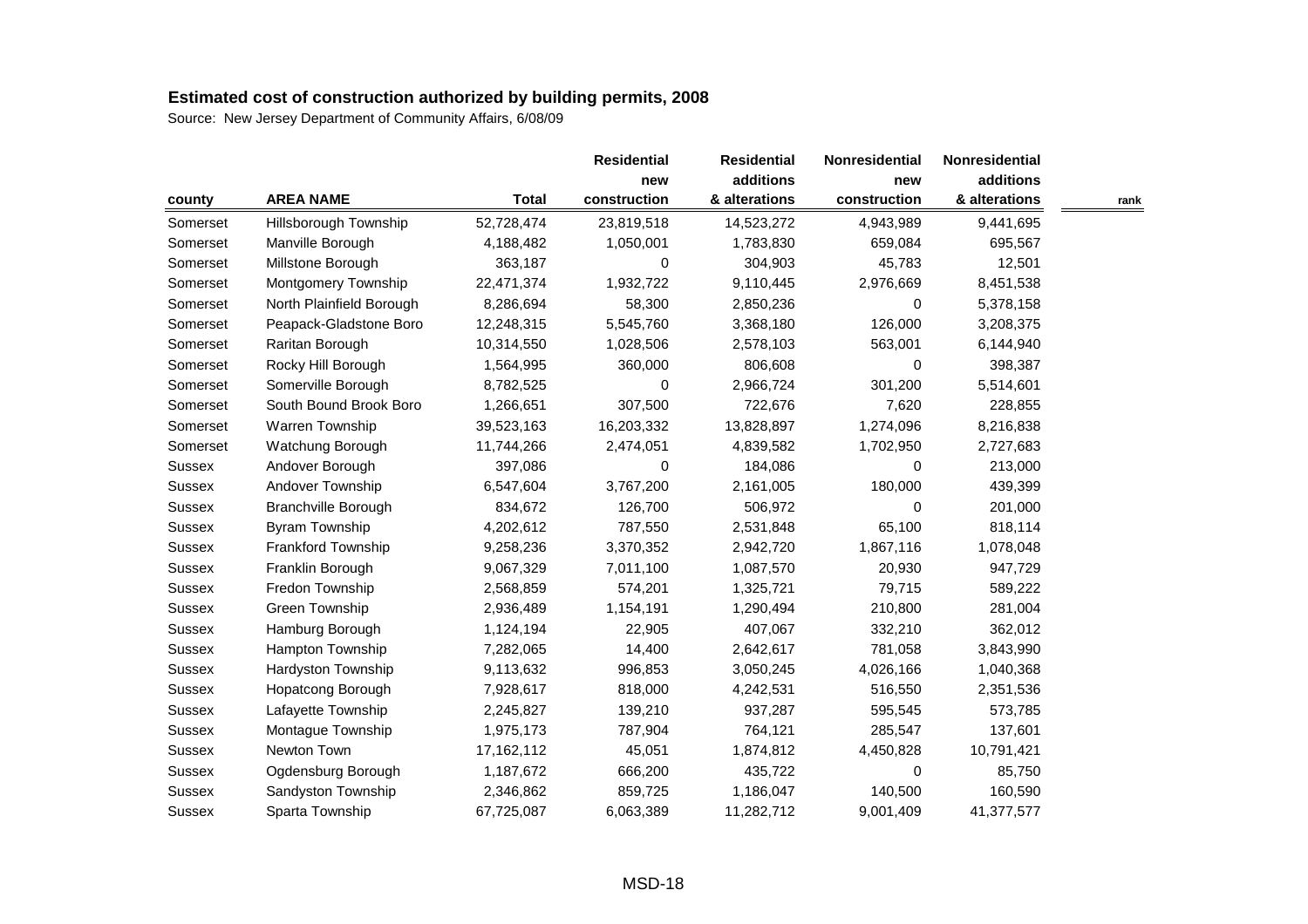| county        |                           |              | <b>Residential</b> | <b>Residential</b> | Nonresidential | Nonresidential |      |
|---------------|---------------------------|--------------|--------------------|--------------------|----------------|----------------|------|
|               |                           |              |                    | additions          | new            | additions      |      |
|               | <b>AREA NAME</b>          | <b>Total</b> | construction       | & alterations      | construction   | & alterations  | rank |
| Sussex        | Stanhope Borough          | 1,404,545    | 125,000            | 987,641            | $\mathbf 0$    | 291,904        |      |
| <b>Sussex</b> | Stillwater Township       | 2,182,534    | 533,300            | 226,145            | 244,307        | 1,178,782      |      |
| <b>Sussex</b> | Sussex Borough            | 673,791      | 41,350             | 318,265            | 6,000          | 308,176        |      |
| <b>Sussex</b> | Vernon Township           | 15,078,326   | 1,319,910          | 10,327,965         | 1,609,314      | 1,821,137      |      |
| <b>Sussex</b> | <b>Walpack Township</b>   | 21,200       | 0                  | $\Omega$           | 0              | 21,200         |      |
| <b>Sussex</b> | Wantage Township          | 8,965,836    | 2,044,949          | 2,812,549          | 936,951        | 3,171,387      |      |
| Union         | Berkeley Heights Township | 78,457,439   | 1,410,200          | 12,466,410         | 48,823,000     | 15,757,829     |      |
| Union         | <b>Clark Township</b>     | 11,612,233   | 1,267,400          | 7,184,276          | 38,000         | 3,122,557      |      |
| Union         | Cranford Township         | 31,119,762   | 3,059,832          | 15,687,658         | 3,331,282      | 9,040,990      |      |
| Union         | <b>Elizabeth City</b>     | 59,929,216   | 12,626,929         | 9,264,956          | 6,007,230      | 32,030,101     |      |
| Union         | Fanwood Borough           | 5,527,207    | 1                  | 4,867,037          | 0              | 660,169        |      |
| Union         | Garwood Borough           | 3,427,840    | 1,398,430          | 1,614,496          | $\Omega$       | 414,914        |      |
| Union         | Hillside Township         | 7,862,800    | 616,403            | 3,434,741          | 300,125        | 3,511,531      |      |
| Union         | Kenilworth Borough        | 10,269,728   | 1,390,700          | 2,566,131          | 0              | 6,312,897      |      |
| Union         | Linden City               | 49,575,191   | 6,424,776          | 7,300,256          | 21,793,636     | 14,056,523     |      |
| Union         | Mountainside Borough      | 7,816,482    | 1,154,483          | 4,795,250          | 1,500          | 1,865,249      |      |
| Union         | New Providence Borough    | 25,202,803   | 4,498,400          | 12,127,910         | 577,300        | 7,999,193      |      |
| Union         | <b>Plainfield City</b>    | 19,614,860   | 2,723,794          | 10,750,200         | 5,531,024      | 609,842        |      |
| Union         | Rahway City               | 26,913,023   | 13,025,966         | 11,832,832         | 1,686,300      | 367,925        |      |
| Union         | Roselle Borough           | 4,994,453    | 0                  | 2,838,328          | 362,500        | 1,793,625      |      |
| Union         | Roselle Park Borough      | 3,463,350    | 178,500            | 2,629,749          | 0              | 655,101        |      |
| Union         | Scotch Plains Township    | 28,546,397   | 8,921,716          | 17,862,066         | 376,900        | 1,385,715      |      |
| Union         | Springfield Township      | 25,679,685   | 6,227,096          | 7,708,188          | 28,000         | 11,716,401     |      |
| Union         | <b>Summit City</b>        | 111,042,803  | 12,648,706         | 35,485,440         | 17,503,562     | 45,405,095     |      |
| Union         | Union Township            | 41,610,067   | 1,812,100          | 11,363,860         | 11,948,100     | 16,486,007     |      |
| Union         | Westfield Town            | 73,663,311   | 15,545,350         | 41,128,825         | 14,067,514     | 2,921,622      |      |
| Union         | Winfield Township         | 164,696      | 0                  | 119,096            | 0              | 45,600         |      |
| Warren        | Allamuchy Township        | 7,861,937    | 444,030            | 18,150             | 1,425,950      | 5,973,807      |      |
| Warren        | Alpha Borough             | 1,016,603    | 3,000              | 548,075            | 404,500        | 61,028         |      |
| Warren        | <b>Belvidere Town</b>     | 1,346,161    | 195,696            | 1,004,047          | 0              | 146,418        |      |